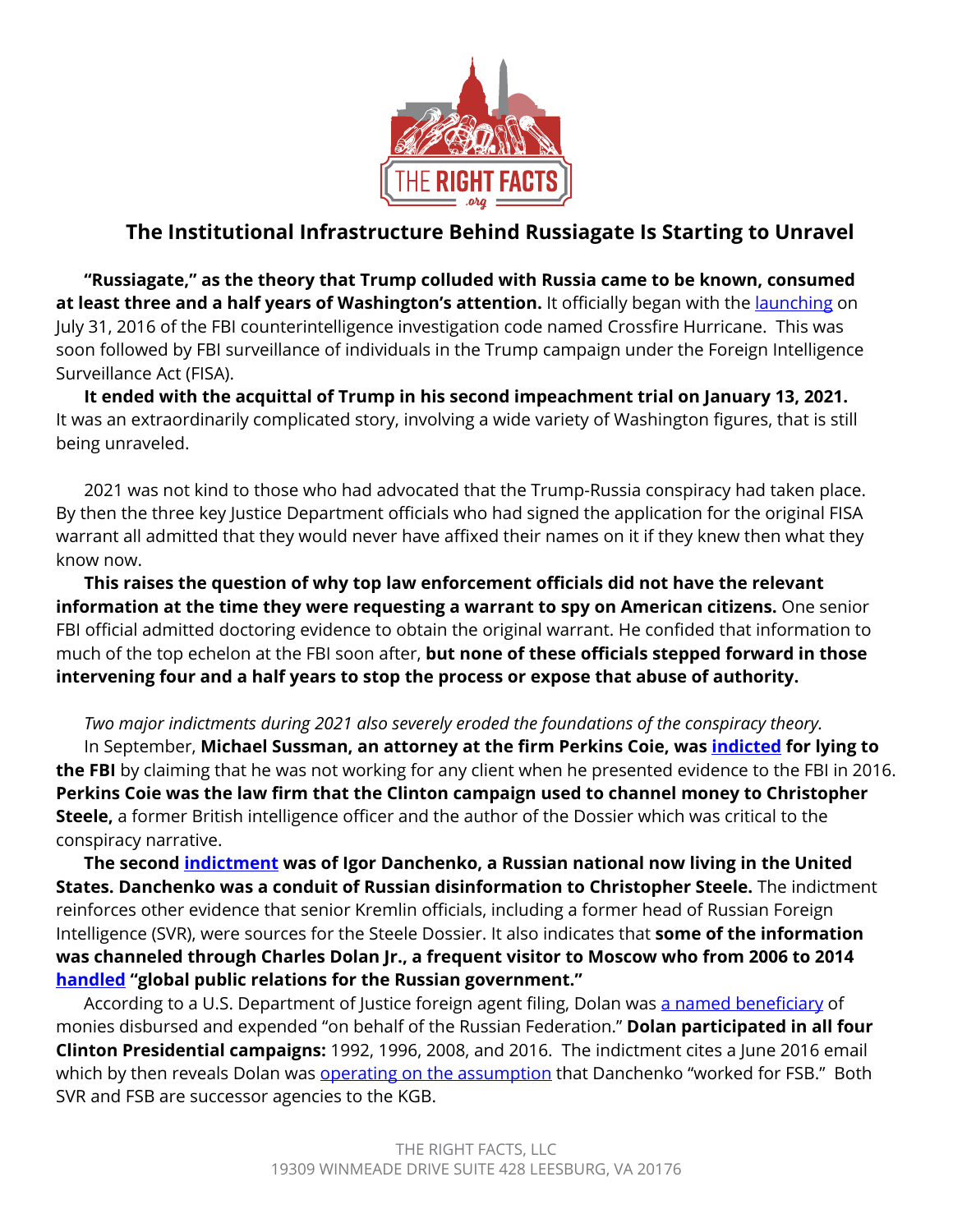But the biggest sign that the sands were shifting came from the Washington Post, which is not only the newspaper of record inside the Beltway but was a major media organ pushing the Trump-Russia collusion narrative. At first the Post began with a broad acknowledgement that recent revelations meant that some of its reporting and that of other news organs on Russiagate was incorrect. Then on November 12, 2021, the Post's media reporter, Paul Fahri, [wrote:](https://www.washingtonpost.com/lifestyle/style/media-washington-post-steele-dossier/2021/11/12/f7c9b770-43d5-11ec-a88e-2aa4632af69b_story.html)

*"The Washington Post on Friday took the unusual step of correcting and removing large portions of two articles, published in March 2017 and February 2019, that had identified a Belarusian American businessman as a key source of the 'Steele Dossier,' a collection of largely unverified reports that claimed the Russian government had compromising information about then-candidate Donald Trump. The newspaper removed references to Sergei Millian (the Belarusian businessman who no doubt has a libel claim here), as Steele's source in online and archived versions of the original articles. A dozen other Post stories that made the same assertion were also corrected and amended."*

Then, after clearing Millian, the Post's Fahri [dropped](https://www.washingtonpost.com/lifestyle/style/media-washington-post-steele-dossier/2021/11/12/f7c9b770-43d5-11ec-a88e-2aa4632af69b_story.html) the big bombshell. *"Danchenko may have gotten his information about the hotel encounter not from Millian but from a Democratic Party operative with longstanding ties to Hillary Clinton,"* noting Clinton ally Dolan could be the unnamed operative. **In one fell swoop the Post pivoted from an acquaintance of Trump to a close Clinton family retainer, and Russian registered agent, as the source of much of the material in the Dossier.**

Although the Post carried this as a "media" story, the decision to reverse editorial policy on Russiagate was made at the top of the newspaper's management, the paper's executive editor Sally Buzbee. She was [quoted](https://www.washingtonpost.com/lifestyle/style/media-washington-post-steele-dossier/2021/11/12/f7c9b770-43d5-11ec-a88e-2aa4632af69b_story.html) as saying:

*"The Post could no longer stand by the accuracy of those elements of the story. The indictment and new reporting by the newspaper has created doubts about Millian's alleged involvement. We feel we are taking the most transparent approach possible to set the record straight."*

One should expect more revisions to follow.

The Post does not operate in a vacuum. Washington is a company town, and the Post often serves as the billboard by the water cooler on which the company narratives are posted. Russiagate was one of those narratives.

A wide variety of Washington players and institutions were part of the story as were multiple U.S. Government agencies. As the Russiagate narrative is revised to reflect what really happened, many people are ultimately going to be implicated. The best way to understand the far-reaching implications of the unwinding of the original Russiagate narrative is to track it from its origins. **Those origins show the many ramifications of the development of this narrative including some that reverberated all the way to the fiasco that took place in Kabul last August 2021.**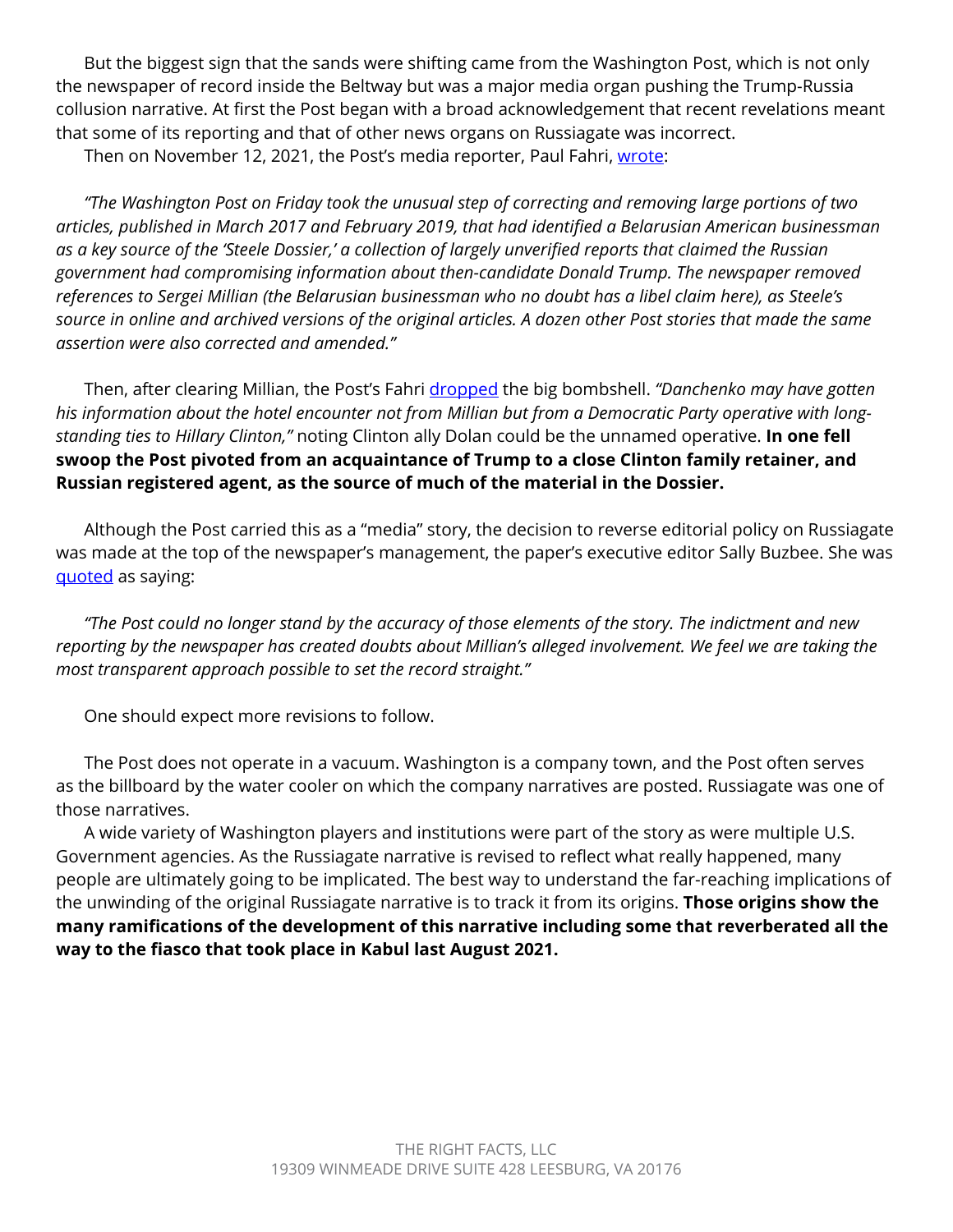### **The Origins of Russiagate date back to 2010**

The critical operational infrastructure which made the Steele Dossier possible had its origins in a campaign that had been on-going since 2010. That year, President Obama's Pentagon leadership elevated a one Andrew D. May to the Senior Executive Service of the Department of Defense to lead the Office of Net Assessment's "research agenda**." [ONA](https://www.defense.gov/About/Office-of-the-Secretary-of-Defense/Office-of-Net-Assessment/) is the highest-level strategy office within the Office of the Secretary of Defense.** While the President and his appointees set overall strategy and the military brass focuses on the tactics needed to achieve success in any given situation, ONA provides an assessment of the relative strengths and weaknesses of the United States compared to its adversaries.

**May was the first hire in ONA history (going back to 1973) who was recruited directly from a leading defense contractor.** This is noteworthy since contractors have a great interest in ONA conducting no net assessments that could threaten the status quo. The last thing they want is for ONA to declare that the strategic situation has changed, and a given weapons system is now obsolete, especially if it is one their company makes.

With May now in charge of ONA's research agenda, the office [stopped](https://www.grassley.senate.gov/news/news-releases/grassley-case-waste-fraud-and-abuse-office-net-assessment) producing net assessments. Instead, it [redirected](https://www.grassley.senate.gov/news/news-releases/grassley-case-waste-fraud-and-abuse-office-net-assessment) its budget to fund other activities.

Under May's supervision, Stefan A. Halper completed a 655-page study titled the "Afghan End-Game," which he delivered to the Office of Net Assessment (ONA) on October 7, 2011. **ONA staff were perplexed by May's hiring of Halper.** Since 1983, Halper had been **known** not for his knowledge of Afghanistan or Russia but as the world's most infamous "presidential elections interference operative," a service that he had been performing since 1980. And the very year May hired him to complete his ONA report the FBI had suspended Halper's Confidential Human Source (or "CHS") status.

A CHS designation meant that the information Halper furnished his FBI and intelligence community handlers was trusted and thus subject to minimal scrutiny. But the FBI determined in 2011 that Halper exhibited a "mercurial" nature and "[aggressiveness"](file:////Users/jessicalovinger/Downloads/IG%20Report,%20313;%20https:/apps.npr.org/documents/document.html%3fid=6571534-OIG-Russia-Investigation-Report.) toward FBI agents when they [questioned](https://www.justice.gov/storage/120919-examination.pdf) his demands for ever greater sums of U.S. taxpayer money.

Halper described the study as "a major survey of Allied end game options in Afghanistan" that Obama's Secretary of Defense had requested. **According to Halper, that report was [sourced](https://www.grassley.senate.gov/news/news-releases/halper-docs-raise-new-questions-about-office-net-assessment-s-purpose-compliance) to "a series of productive round-tables in Moscow and demonstrated the opportunities for further dialogue as during V.I Trubnikov's visit in May 2011 to the Cambridge Intelligence Seminar."** This reference introduced a new player to the Russiagate narrative.

**General V.I. Trubnikov's [first](https://en.wikipedia.org/wiki/Vyacheslav_Trubnikov) job after joining the KGB was undercover in India. He ran Russian Foreign Intelligence (SVR) from 2000-2004.** After that he was Deputy Foreign Minister and then [Russian Ambassador to India.](http://en.kremlin.ru/events/president/news/32040) ONA staff knew that "former" senior Russian intelligence officers are required to serve Moscow to their last dying breath. If they refuse, they may fall prey to what Russian intelligence benignly call "assistance measures." This includes targeted assassinations, such as their trademark "forced suicides," and fall under the slightly opaque term *mokryye dela*, or "wet affairs."

In 2002, Putin made sure legislation titled "On Countering Extreme Activity" was [signed](https://digitalcommons.usf.edu/cgi/viewcontent.cgi?article=1247&context=jss) into Russia's federal law. That authority, [updated](https://digitalcommons.usf.edu/cgi/viewcontent.cgi?article=1247&context=jss) in 2006 after a trial run of the earlier law, authorizes him to assassinate his enemies, such as through subjecting them to horrific poisoning using polonium-210.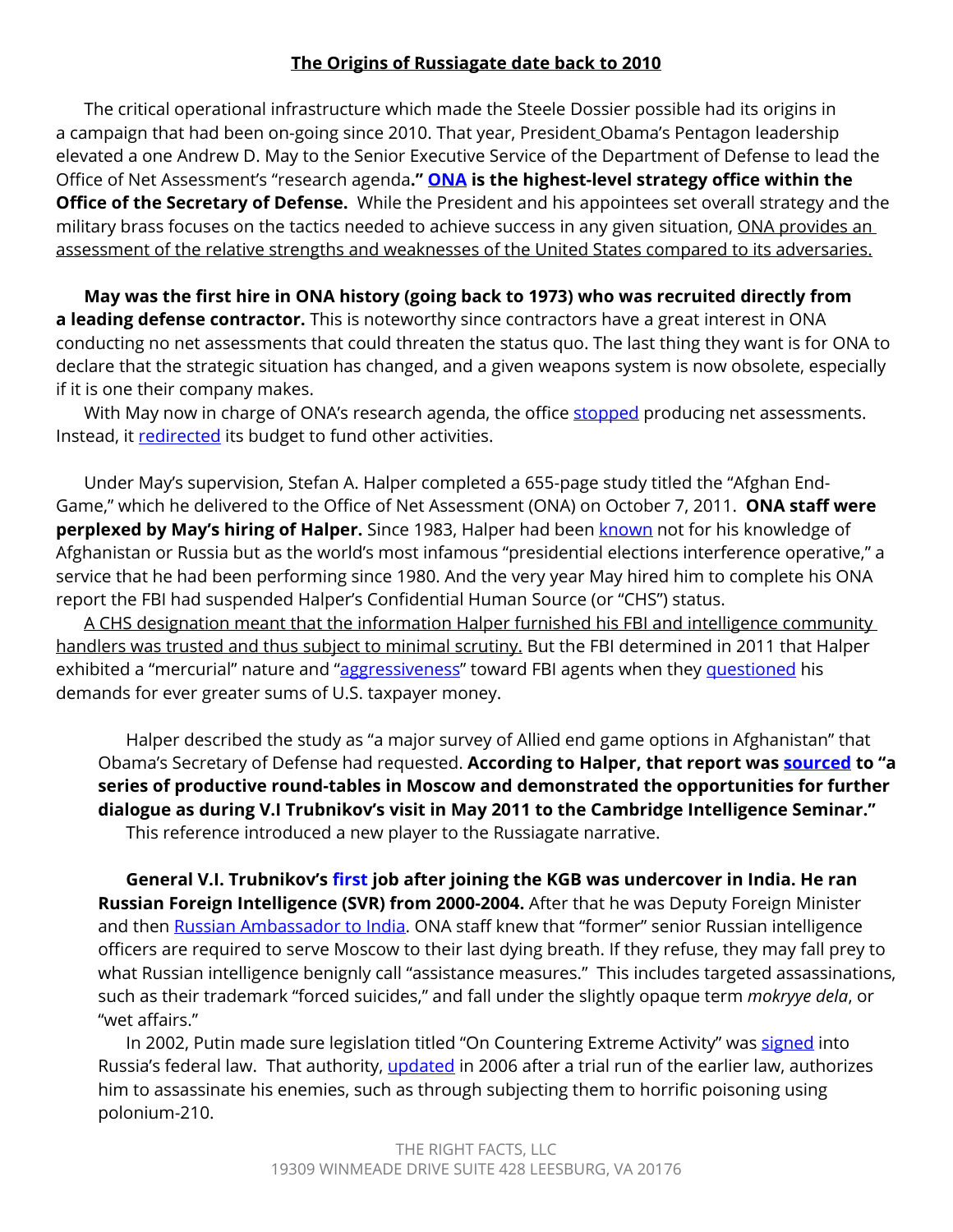Only the most loyal, trusted, and useful Russian spies get Russian travel visas**. Trubnikov was a veritable globe trotter, coming and going from Russia to the West with ease.** And Halper often [boasted](https://www.judiciary.senate.gov/imo/media/doc/2020-3-13%20FISA%20Senate%20-%20Transcript%20of%20George%20Papadopoulos%20and%20FBI%20Confidential%20Human%20Source%20declassified%20March%2013%202020.pdf) of how "really plugged in" to Moscow Trubnikov was. Halper, perhaps showing his age, would [refer](https://www.judiciary.senate.gov/imo/media/doc/2020-3-13%20FISA%20Senate%20-%20Transcript%20of%20George%20Papadopoulos%20and%20FBI%20Confidential%20Human%20Source%20declassified%20March%2013%202020.pdf) to Trubnikov in 2016 as "a senior KGB general."

Halper hosted General Trubnikov again at his Cambridge University seminar mid-2012 to speak on his time as head of Russian Foreign Intelligence (SVR) on "the likely course of Russia's relations with Britain and the U.S." Trubnikov's visit to Cambridge resulted in Halper co-authoring a pro-Russia report for ONA titled *"Dynamics of Russian and European engagement in the next 10 to 20 years."* 

**The Halper-Trubnikov report for ONA determined the U.S. should not only stop viewing Moscow as an enemy but come to see Putin's Russia as a potential ally.** That is because, as they concluded in their U.S. taxpayer-funded report, Washington and Moscow had a "joint interest in responding to the challenge posed by China's increasing economic, strategic and military power. This situation opens up new opportunities for strategic co-operation between the two countries." That report, sourced to Russian intelligence, downplayed the Russia threat, endorsed a U.S-Russia partnership against China, and re-enforced then Secretary of State Hillary Clinton's support for "a strong Russia" as part of her "Russia reset".

It was also classic Russian disinformation. **Halper's FBI file [questions](https://www.justice.gov/storage/120919-examination.pdf) his fundamental loyalty to the United States.** His FBI file flagged Halper's "questionable allegiances," and that he was [proud](https://www.justice.gov/storage/120919-examination.pdf) of having "a lot of friends in Russia," including having "developed a friendship" with senior Russian spy and ONA consultant General Trubnikov.

The Halper-Trubnikov report commissioned by ONA informed Pentagon leadership that *"forces within the Russian elite, mainly from an intelligence background and including senior figures such as Evgeny Savostyanov [former head of Moscow Region KGB-FSB and] Vyacheslav Trubnikov,"* seek *"closer relations with the United States…. These forces, separate from political power but nationalist and patriotic, think that it would be possible to convince Putin of such a course. Savostyanov and Trubnikov both engaged in frank and open discussions while visiting Cambridge in 2012."* 

### **The Steele Dossier: What is Past is Prologue**

For decades ONA was headed by Andy Marshall, a man who became legendary in the field. **Marshall not only pioneered the discipline of "net assessment" but also used a "future history" approach where a set of outcomes is assumed and then worked backward analytically to determine what strategic decisions need to be made now to achieve the desired outcome.** 

This leads implicitly to a recommendation for the best strategy to pursue. It is the opposite of traditional game theory which begins in the present and works outwards along the branches of a decision tree based on choices made and a probability distribution around the likely outcomes, then moving on to assess the decision needed after that outcome is determined.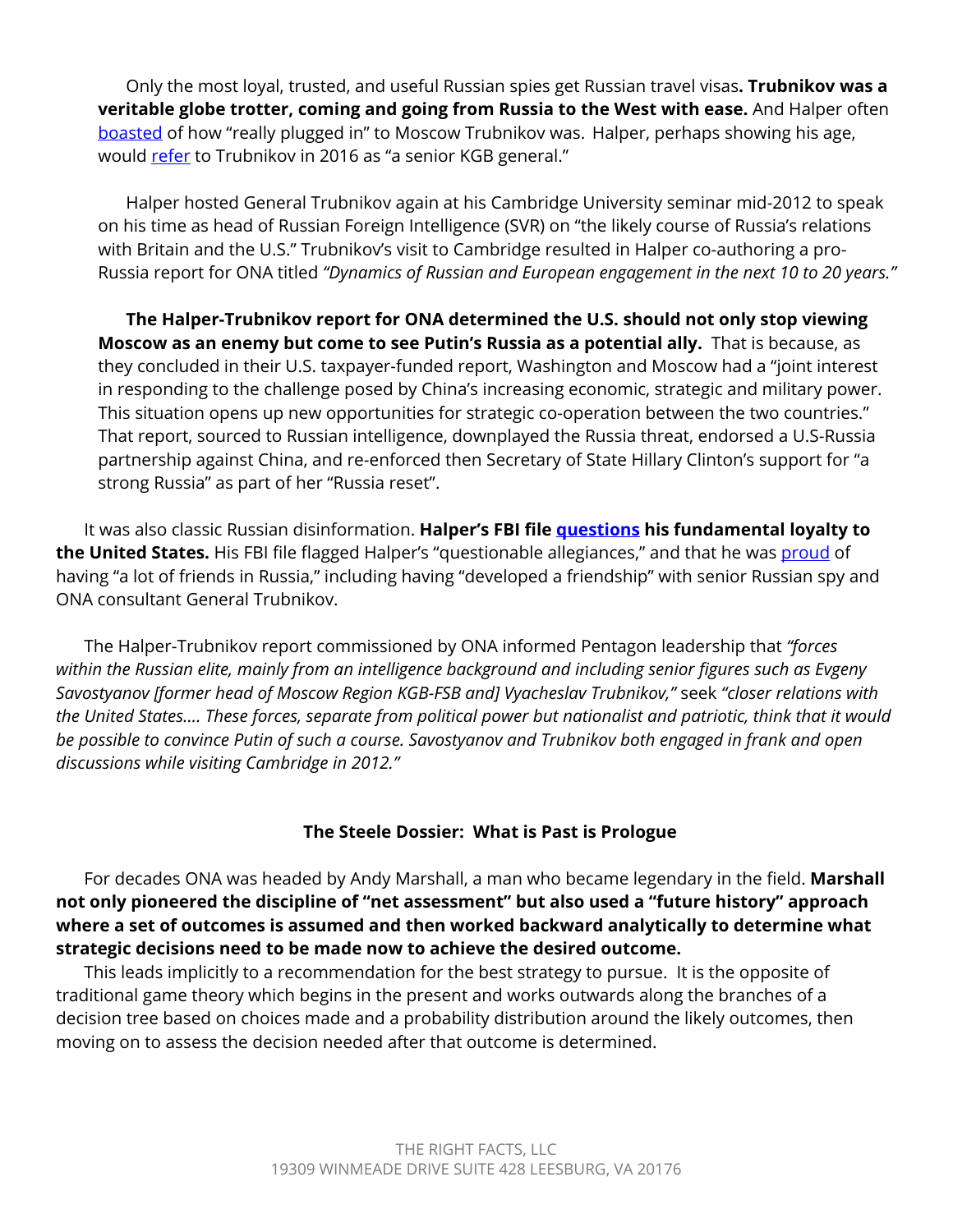In late 2014 **President Obama removed Marshall and replaced him with James H. Baker.** Like May, the hiring of Baker was a bit of a puzzle. He did not have much experience in strategic assessment. On the other hand, he would show himself to be politically reliable.

**In a letter to Senator Charles Grassley dated July 1, 2020, Director Baker [suggested](https://www.grassley.senate.gov/imo/media/doc/2020-07-01%20ONA%20to%20CEG%20(Halper%20Second%20Follow%20Up)1.pdf) that he had hired Halper for a secret purpose related to Russian intelligence.** Grassley had **asked** Baker, in a January 22, 2020 letter, specifically about what Baker knew of Halper's relationship with Trubnikov, what Halper had paid Trubnikov, and whether Baker could have been used by Trubnikov to channel "biased and unreliable information" from Putin's Russia straight into the information bloodstream of the Office of the Secretary of Defense. **Halper had listed Trubnikov as a "consultant" for his ONA contracts.** Pressed by Grassley, Baker [told](https://www.grassley.senate.gov/imo/media/doc/2020-07-01%20ONA%20to%20CEG%20(Halper%20Second%20Follow%20Up)1.pdf) the U.S. Senator that he was aware of Halper's employing Trubnikov as a source for his ONA contracts.

Spycraft is called "spycraft" because it applies, and improves upon, time-tested tactics and techniques. The *[insertion](https://www.grassley.senate.gov/imo/media/doc/2020-07-01%20ONA%20to%20CEG%20(Halper%20Second%20Follow%20Up)1.pdf)* by Russia of disinformation into one lower profile government document is done to test the perviousness of the U.S. national security bureaucracy to Russian kompromat (compromising material) .

It is also to normalize that kompromat, and its source. **In June 2019, the DoD Office of Inspector General [conducted](https://www.grassley.senate.gov/news/news-releases/grassley-continues-press-dod-over-mismanagement-stefan-halper-contracts) an investigation of Halper's contracts for ONA, and [found](https://media.defense.gov/2020/Oct/22/2002521472/-1/-1/1/DOD%20OIG%20MEMO%20D2019-D000AX-0104_REDACTED_WITH%20COVERS.PDF) Halper had conducted massive fraud.** Even after being alerted to Halper's fraud by Senator Grassley, Baker [assured](https://www.grassley.senate.gov/imo/media/doc/2019-08-06%20DOD%20to%20CEG%20(Corrective%20Action%20Plan%20for%20DoD%20IG%20Audit)(strikethrough)_0.pdf) the Senator from Iowa that he had personally "determined" that Halper had "performed satisfactorily"for ONA and that his fraudulent work product was "high quality." Admitting otherwise would have required Baker to come to grips with the fact that under his and Andrew D. May's watch, Russian intelligence had been granted a golden opportunity to inject Russian disinformation into official DoD documents for five years. For this work, **thanks to May and Baker, Halper received over \$1 million from U.S. taxpayers.** 

In addition to receiving payment from Halper and a disinformation channel straight into the Office of the Secretary of Defense, Trubnikov benefitted in other ways as well**. By normalizing Trubnikov as a source for DoD documents, May had made him into a star back home in Russia.** Thanks to Trubnikov, Moscow [knew](https://www.judiciary.senate.gov/imo/media/doc/09-29-20_Letter%20to%20Sen.%20Graham_Declassification%20of%20FBI) no later than July 2016 that Hillary Clinton was behind the Trump-Russia collusion story.

**By then, Halper and Trubnikov had worked together for half a decade.** This ensured Trubnikov not just an insider's view of the Pentagon's long-term strategy (via ONA), but of the development of the Hillary Clinton-generated and Halper-propagated Trump-Russia collusion story.

In a victory lap on June 28, 2016, Trubnikov crowed in an interview on National Public Radio:

*"Today, to get any kind of secret paper, with the top-secret info, it's nothing,"* Trubnikov [boasted](https://www.npr.org/transcripts/483734866) on how he had manipulated ONA leadership.

*"It is essential to penetrate into the brains of those who are leading the country."* 

Trubnikov had certainly been astonishingly successful at injecting Russian disinformation into Pentagon reports. **The timing of the Trubnikov NPR interview was perfect; it came just three days before the FBI launched project Crossfire Hurricane to investigate the Trump campaign.**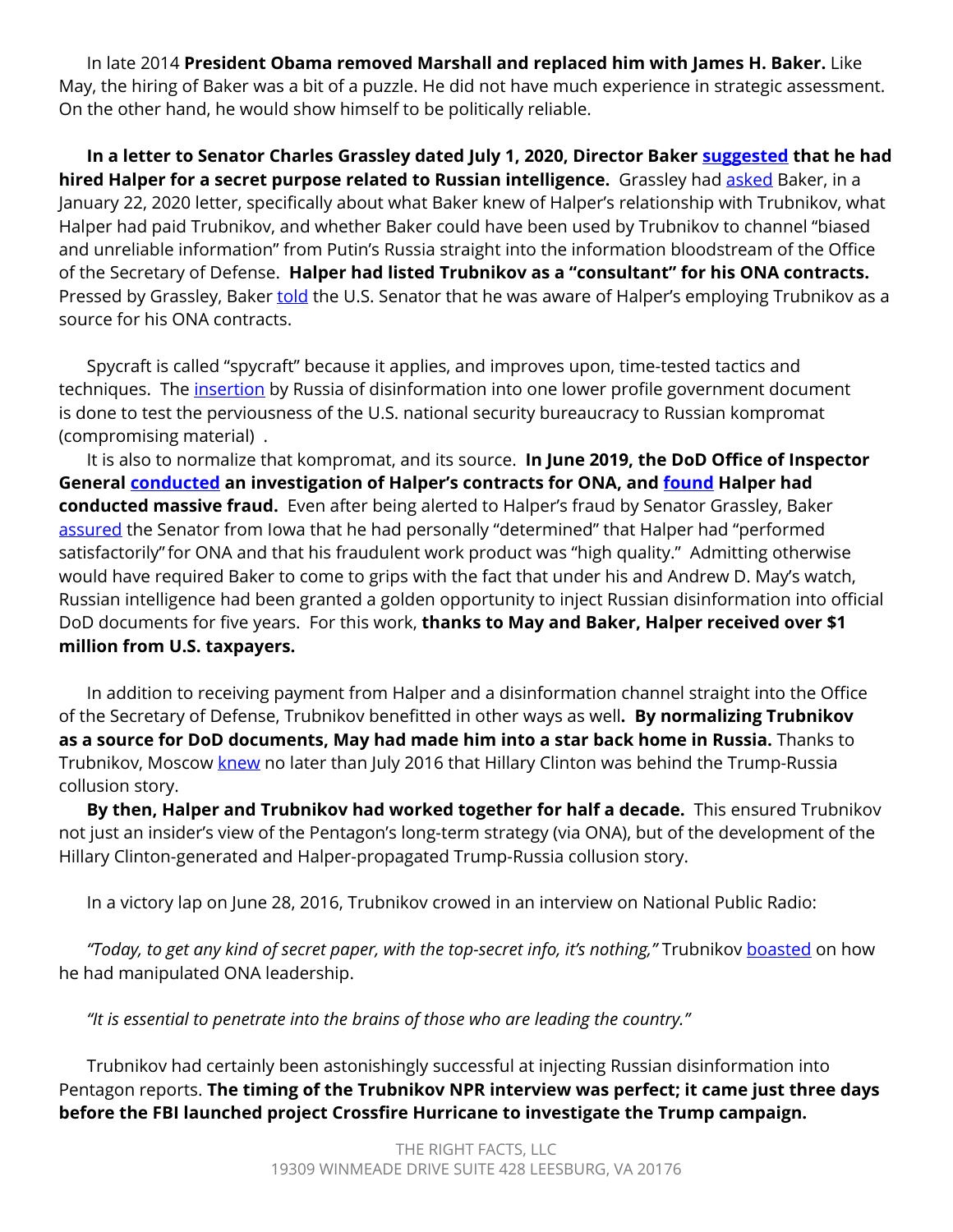Halper's half decade-long partnership with Trubnikov collaborating on ONA contracts provided political cover to Clinton and the DNC in the development of the Dossier. Since Trubnikov had been normalized, thanks to Andrew D. May from 2010-2016 as a "source" of Russian disinformation into the Pentagon, using him as a source for the Steele Dossier came naturally.

In December 2019 this came into greater focus thanks to the U.S. Department of Justice Inspector General [declassifying](https://www.justice.gov/storage/120919-examination.pdf) a footnote. **Steele's "election reporting" work product, sourced to ONA consultants Halper and Trubnikov, [appeared to be](https://www.justice.gov/storage/120919-examination.pdf) "part of a Russian disinformation campaign to denigrate U.S. foreign relations."** 

[According](https://www.justice.gov/storage/120919-examination.pdf) to a second footnote in the DoJ report: The source of that disinformation came from "RIS 'infiltrat[ing] a source into the network' of a [REDACTED] who compiled a dossier of information on Trump's activities." RIS is an acronym for Russian Intelligence Services. **Deputy Assistant Secretary of State for Russia Kathleen Kavalec [recorded](https://www.scribd.com/document/409364009/Kavalec-Less-Redacted-Memo) that Steele had told her the Dossier's information had come from none other than General V.I. Trubnikov.** 

According to the IG report, DoJ had learned about Trubnikov's role by July 30, 2016. On that day Christopher Steele met with DoJ lawyer Bruce Ohr in downtown Washington D.C. at the Mayflower Hotel. **According to Ohr's [sworn testimony](https://dougcollins.house.gov/sites/dougcollins.house.gov/files/Ohr%20Interview%20Transcript%208.28.18.pdf?utm_source=Collins+Judiciary+Press+List&utm_campaign=9b7433685d-EMAIL_CAMPAIGN_2019_03_07_11_37&utm_medium=email&utm_term=0_ff92df788e-9b7433685d-168921541) before Congress, Steele told Ohr that "a former head of the Russian Foreign Intelligence Service, the SVR, had stated…that they had Donald Trump over a barrel."** More ominously, but hardly surprising, Steele [deemed](https://s3.documentcloud.org/documents/3259984/Trump-Intelligence-Allegations.pdf) his source a "former top level intelligence officer still active in the Kremlin."

At the time, there were only two living former heads of Russian intelligence: Sergey Lebedev, and Vyacheslav I. Trubnikov. Steele narrowed that pool further by describing his source as a former Russian Foreign Ministry official. Public records [show](https://russiancouncil.ru/vyacheslav-trubnikov/) that Trubnikov had been a high-level official in the Russian Foreign Ministry whereas Lebedev [was not](https://en.wikipedia.org/wiki/Sergey_Lebedev_(politician)).

The very next day two key events occurred at the J. Edgar Hoover building in downtown Washington D.C. **Ohr's colleagues at the FBI launched, without predicate, operation Crossfire Hurricane, and Comey's FBI hired Halper to generate dirt on Michael T. Flynn.**

By September 2016, Halper would report back to his FBI handlers that he had "some great information coming out." Those words were [recorded](https://www.judiciary.senate.gov/imo/media/doc/2020-3-13%20FISA%20Senate%20-%20Transcript%20of%20George%20Papadopoulos%20and%20FBI%20Confidential%20Human%20Source%20declassified%20March%2013%202020.pdf) by the FBI in a Foreign Intelligence Surveillance Actauthorized intercept in September 2016. The same month Halper uttered those words, he enjoyed a big payday courtesy of the U.S. taxpayer from ONA's Baker and to the tune of \$282,292 for "studies" sourced to Halper and Trubnikov.

Despite beginning its rollback of the Russiagate narrative, **the Washington Post has yet to acknowledge the role played by Trubnikov in the Steele Dossier affair.** This despite Trubnikov being referenced twice in the Dossier. Stefan Halper's 2015 study for ONA transformed General Trubnikov into two people. **Halper listed his collaborator on that study as "V.I. Trubnikov," the infamous former head of Russia Foreign Intelligence (SVR). Halper then lists in that same report another collaborator, V.S. Trubnikov, and calls him the "Former Russian Deputy Foreign Minister and Russian Ambassador to India."** Everyone in ONA knew this was a fiction because V.I. Trubnikov held ALL THREE positions. There is no separate V.S. Trubnikov who held the position of Deputy Foreign Minister and Russian Ambassador to India.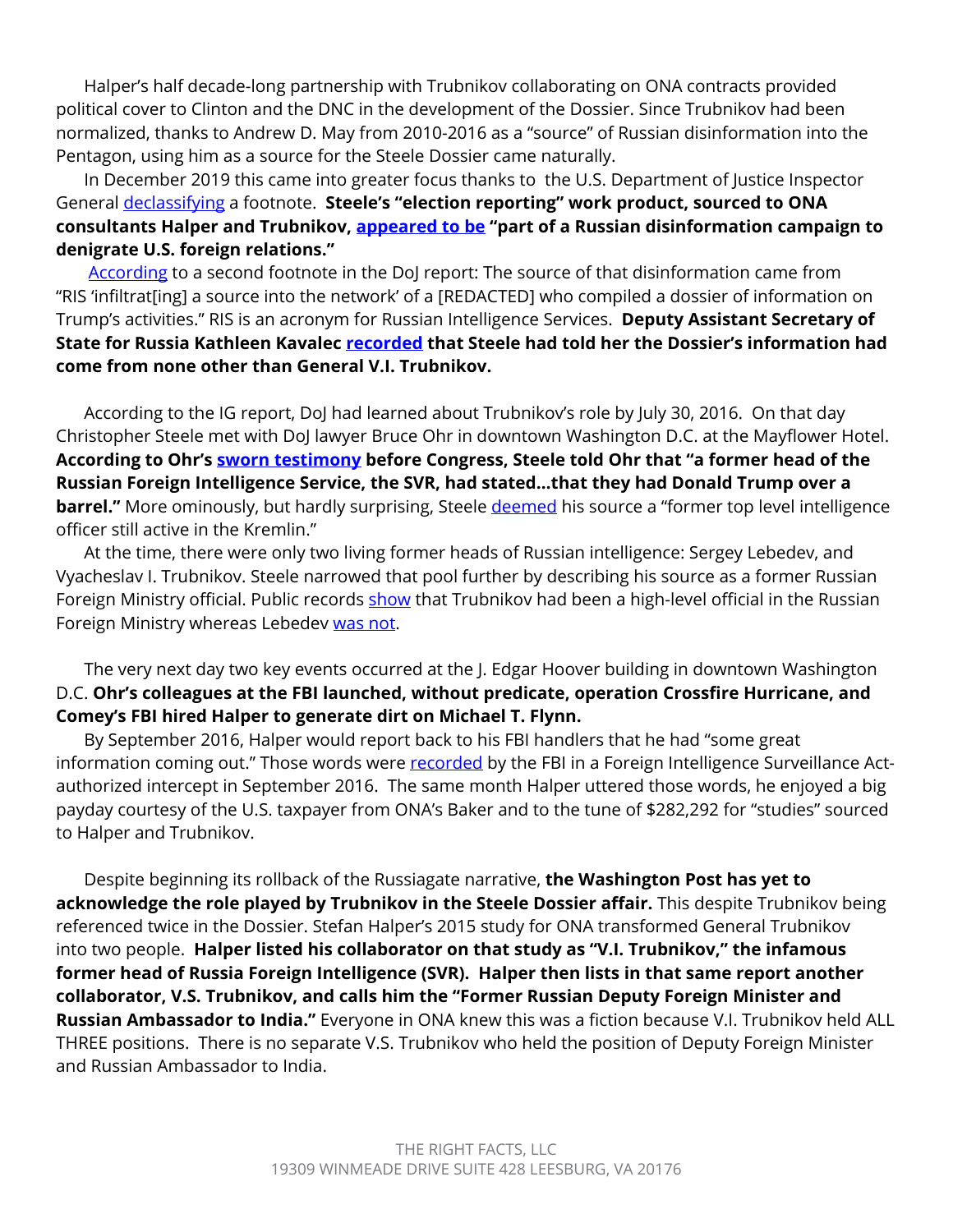Halper created the two Trubnikovs in his report for ONA to provide verisimilitude for the two Trubnikovs in the Steele Dossier, which [listed](https://s3.documentcloud.org/documents/3259984/Trump-Intelligence-Allegations.pdf) Source A as a "senior Russian Foreign Ministry figure" and Source B as a "former top level intelligence officer still active in the Kremlin". Source A is used to verify Source B. Both are the same person. A fact like that is easily checkable by the media. But if it were checked, the Dossier which justified launching Crossfire Hurricane, would be seen as potential Russian spy craft. It was without apparent irony that **FBI Director James Comey would testify that he felt that part of his job was to prevent Trump from causing "corrosive damage to the institutions of justice."** 

### **Official Silence About the Dossier**

On July 28, 2016, three days before the launch of Crossfire Hurricane and just a few months before the November 2016 presidential election, then CIA Director John Brennan briefed President Obama that Moscow knew that Clinton had generated the Trump-Russia collusion allegation. According to Brennan's [hand-written](https://overland.amgreatness.com/app/uploads/2020/10/ENCLOSURE_1__Brennan_Notes__U-1.pdf) notes from that meeting: "CITE alleged approved by Hillary Clinton a proposal from one of her foreign policy advisers to vilify Donald Trump by stirring up a scandal claiming interference by the Russian security service."

A Director of National Intelligence (DNI) investigation later [reported:](https://www.judiciary.senate.gov/imo/media/doc/09-29-20_Letter%20to%20Sen.%20Graham_Declassification%20of%20FBI)

*"In late July 2016, U.S. intelligence agencies obtained insight into Russian intelligence analysis alleging that U.S. Presidential candidate Hillary Clinton had approved a campaign plan to stir up a scandal against U.S. Presidential candidate Donald Trump by tying him to Putin and the Russians' hacking of the Democratic National Committee."*

In August 2016, Obama's CIA Director John Brennan [briefed](https://www.nytimes.com/2017/04/06/us/trump-russia-cia-john-brennan.html) the contents of the Steele Dossier to the "Gang of Eight," the highest-ranking Members of the Senate and House intelligence committees. **Both Obama and Brennan knew by then that not only was Hillary Clinton the [source](https://www.judiciary.senate.gov/imo/media/doc/09-29-20_Letter%20to%20Sen.%20Graham_Declassification%20of%20FBI) of the Steele Dossier, and that its purpose was to "stir up a scandal against…Trump by tying him to Putin," but that Moscow was aware of Clinton's scheme.**

In an apparent attempt to give both Obama and himself plausible deniability, Brennan put on a big [show](https://www.washingtonpost.com/graphics/2017/world/national-security/obama-putin-election-hacking/) to legitimize his wares. Brennan sent it to the White House via courier from CIA Headquarters in Langley, Virginia. He marked it "eyes only" and deemed it too sensitive even for inclusion in the CIA's "Presidential Daily Briefing." Once Obama and a few aides reviewed the materials, Brennan insisted that it be returned to him personally, just as it had come. Again, by then **both men had known since July 2016 that Clinton was behind the Trump-Russia conspiracy theory, and that the Russians knew it.**

Following Brennan's briefing of the Dossier's contents to the Gang of Eight, then Senate Majority Leader Harry Reid (D-NV) [demanded](https://irp.fas.org/congress/2016_cr/reid-comey.pdf) that FBI director Comey launch a "full examination" of Putin's "influence" on team Trump." Again, Reid's accusation was made without any sense of irony. **Reid doubtless knew as the Gang of Eight knew, that paid Clinton campaign surrogates were knowingly channeling Russian disinformation into the U.S. presidential election process for the purpose of swaying American voters.**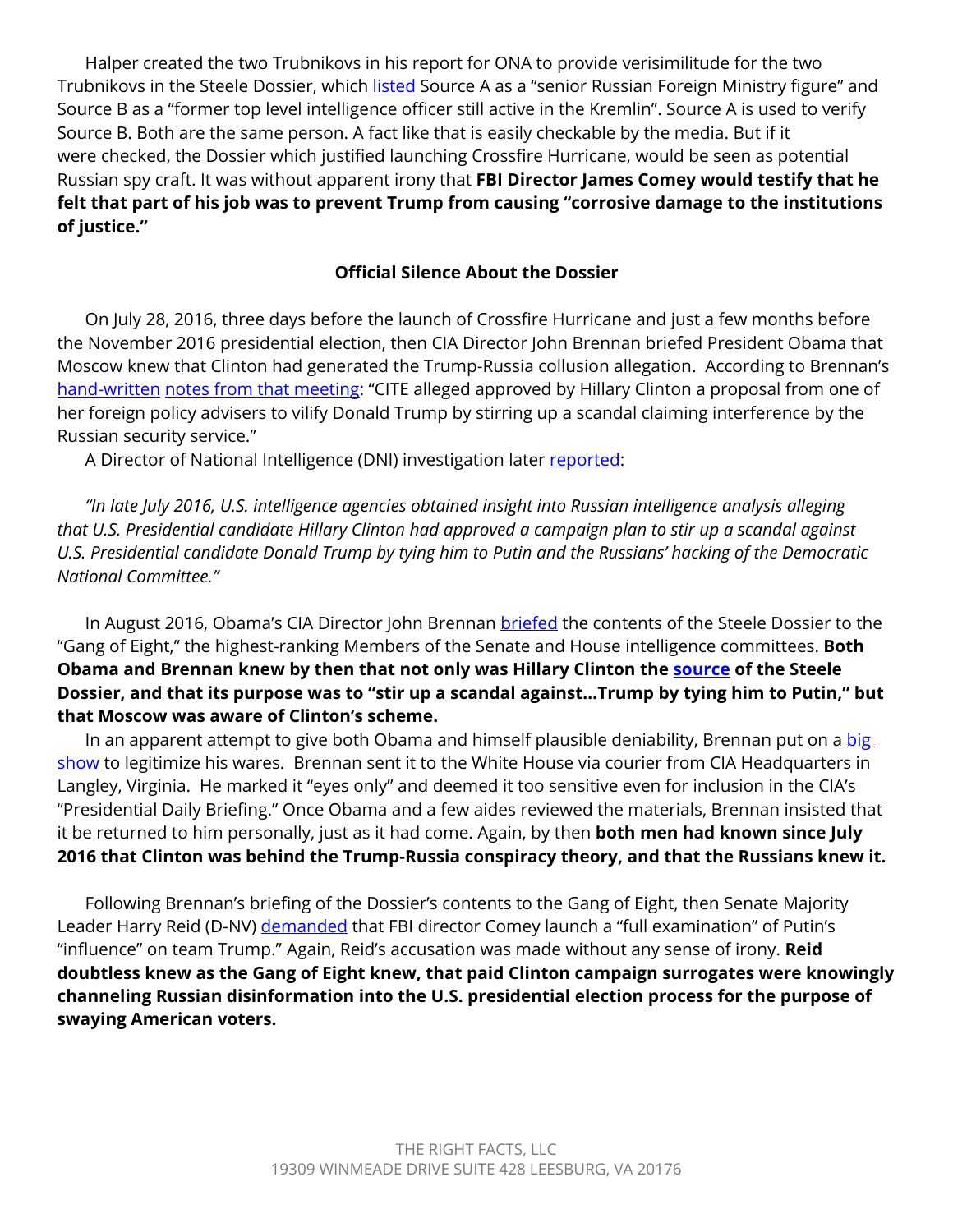On September 7, 2016, U.S. intelligence officials *issued* an investigative referral to Comey and Strzok regarding Clinton's role in [targeting](https://www.judiciary.senate.gov/imo/media/doc/09-29-20_Letter%20to%20Sen.%20Graham_Declassification%20of%20FBI) Trump as a Russian agent "as a means of distracting the public from her use of a private mail server." The referral from the intelligence officers was never acted upon. No public reference to the referral was made.

On October 30, 2016 with just a few days before the presidential election, Reid [wrote](https://www.washingtonpost.com/news/the-fix/wp/2016/10/31/harry-reid-just-made-a-huge-incendiary-evidence-free-claim-about-trump-and-russia/) to Comey what the FBI Director knew by then was absurd:

*"It has become clear that you possess explosive information about close ties and coordination between Donald Trump, his top advisors and the Russian government."* 

The letter was leaked of course to create the right news story.

A serious problem developed for the intelligence community once Trump won the election. He had the wherewithal to investigate everything described above. They ultimately benefitted from Trump's naïveté, lack of understanding Washington and incompetence. But they wanted to take no chances.

CIA Director Brennan quickly organized Obama's January 2017 Intelligence Community Assessment (ICA). It [included](https://www.intelligence.senate.gov/sites/default/files/documents/Report_Volume4.pdf) the contents of the Steele Dossier as Annex A. Comey had ["insisted"](https://www.intelligence.senate.gov/sites/default/files/documents/Report_Volume4.pdf) that Steele's materials be included in the body of the ICA itself, but that was abandoned as imprudent. Although every relevant player knew by then that the Clinton campaign was behind the Trump-Russia conspiracy theory no mention of that fact accompanied the Annex.

**The ICA was now an official government work product.** If Brennan, Comey, Clapper or Obama were ever asked about what they knew and when they knew it, they could point to the ICA and say that this was the assessment blessed by U.S. intelligence.

Two did exactly that. James Clapper, Director of National Intelligence said the ICA corroborated the Dossier. He [stated](https://www.salon.com/2018/05/26/james-clapper-on-donald-trump-edward-snowden-torture-and-the-knowability-of-truth/) that "some of what was in the dossier was actually corroborated – but separately – in our Intelligence Community Assessment." Which content that was is unclear. FBI Director Comey did the same. **The DoJ Inspector General would report that Comey [committed](https://oig.justice.gov/reports/2019/o1902.pdf) two felonies, first in leaking information to the press about an ongoing investigation and then lying about it under oath.** No action was taken against either man.

On its face the ICA was a political document, not an intelligence assessment. It was designed to sway public opinion and was [released](https://www.dni.gov/files/documents/ICA_2017_01.pdf) to the public under the title "Assessing Russian Activities and Intentions in Recent U.S. Elections". This was unprecedented. ICAs were typically classified as Top Secret or above. No ICA, much less one dealing with Russian cyber-sources and methods has been released to the public. **The result was the media focused on Trump-Russia collusion instead of asking questions about Hillary Clinton's role in generating that narrative and the Dossier.** 

Still Trubnikov's working relationship with Halper was a double-edged sword for Clinton and Obama. While they were "playing" Moscow for kompromat on candidate Trump, Moscow was also playing them. **Since Obama and his spy chiefs had known since July 2016 that Russian intelligence had known about Hillary Clinton's role in generating the Trump-Russia collusion story, they were all potentially subject to Russian blackmail.**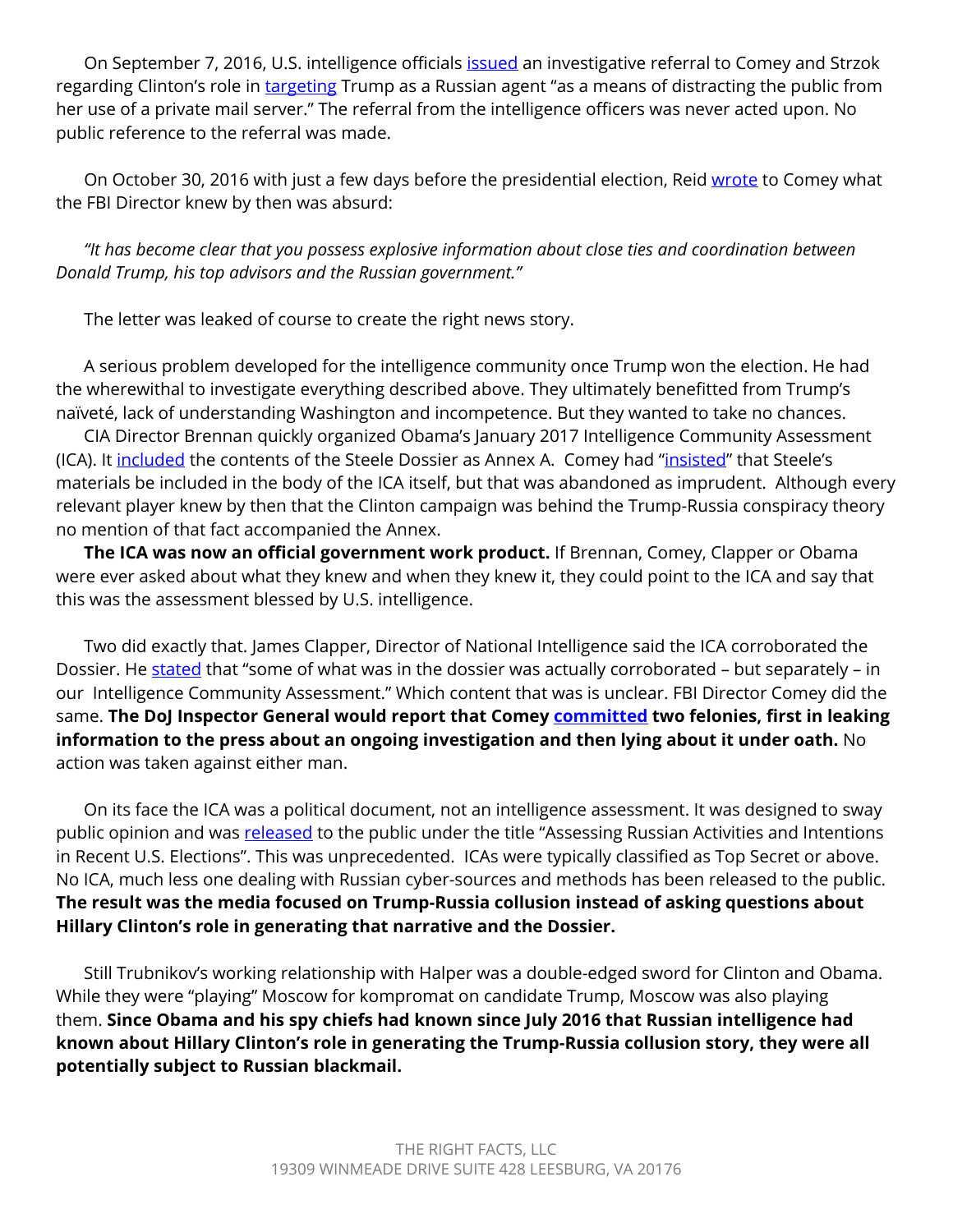Clinton herself was the most vulnerable. Had she won the presidency, Putin – a trained KGB operative – would follow "standard procedure" and dispatch his ambassador to tell her one-on-one during a walk around Camp David or on the White House grounds that Russian intelligence knew everything. If Hillary continued to conceal her role in generating the Trump-Russia collusion story, Putin would then start making demands and threaten to expose her scheme if she failed to cooperate.

The ICA did not mention this possibility. But [one line](https://www.dni.gov/files/documents/ICA_2017_01.pdf) that stood out to intelligence analysts also doubtless caught the attention of Moscow.

*"Putin and the Russian government aspired to help President-elect Trump's election chances when possible by discrediting Secretary Clinton...We assess Moscow will apply lessons learned from its Putin-ordered campaign aimed at the U.S. election to future influence efforts worldwide."* 

A claim to know what Putin "aspired" to do was hubris at best and more likely absurd. Putin had established a win-win thanks to Trubnikov's efforts. If Trump won, the Russiagate conspiracy would weaken his Presidency. **If Clinton won she was highly compromised. That would be an easy conclusion for an experienced intelligence analyst. Someone like Michael T. Flynn.**

# **The Need to Get Mike Flynn**

Soon after 9/11, Mike Flynn was sent to the Middle East. From 2002 to 2010 he was Commander of the 111th Military Intelligence Brigade, Director of Intelligence for Joint Special Operations Command, U.S. Central Command, U.S. Joint Staff, and the International Security Assistance Force in Afghanistan. Flynn and General Stanley A. McCrystal were instrumental in developing the U.S. military's counterinsurgency doctrine.

To gather useful intelligence, U.S. military personnel first had to gain the trust of key Iraqi and Afghan communities. This was done by showing America had "skin in the game**." U.S. forces decamped from the safety of bases and armored vehicles and risked their lives to live amongst and protect the local population for long periods of time.** While this resulted in superior battlefield intelligence, as Flynn laid out in his 2010 report entitled, "Fixing Intel: A Blueprint for Making Intelligence Relevant in Afghanistan," bureaucratic politics then interfered with the effective use of that information.

The process Flynn inherited required that battlefield intelligence be sent to Washington for analysis. But by the time that analysis was sent back to the battlefield, it was stale and therefore often useless. Moreover, **the intelligence analysts back at CIA and DoD headquarters whose job was to interpret the significance of what they were looking at, typically lacked on-the-ground experience and thus the necessary knowledge to do so.** Instead of addressing that shortcoming, it was covered up or simply ignored so as not to set off a bureaucratic turf battle.

But Flynn's critique of the status quo in "Fixing Intel" did just that. It was a powerful rebuke to the intelligence community (IC) and an attack on its power and turf. In July 2012 Flynn became the 18<sup>th</sup> Director of the Defense Intelligence Agency (DIA). To prepare for that job, Flynn reviewed 10 years of DoD Inspector General audits of DIA's multibillion-dollar annual expenditures. None were "clean." That meant the agency had failed to properly account for U.S. taxpayer funds—in all of them.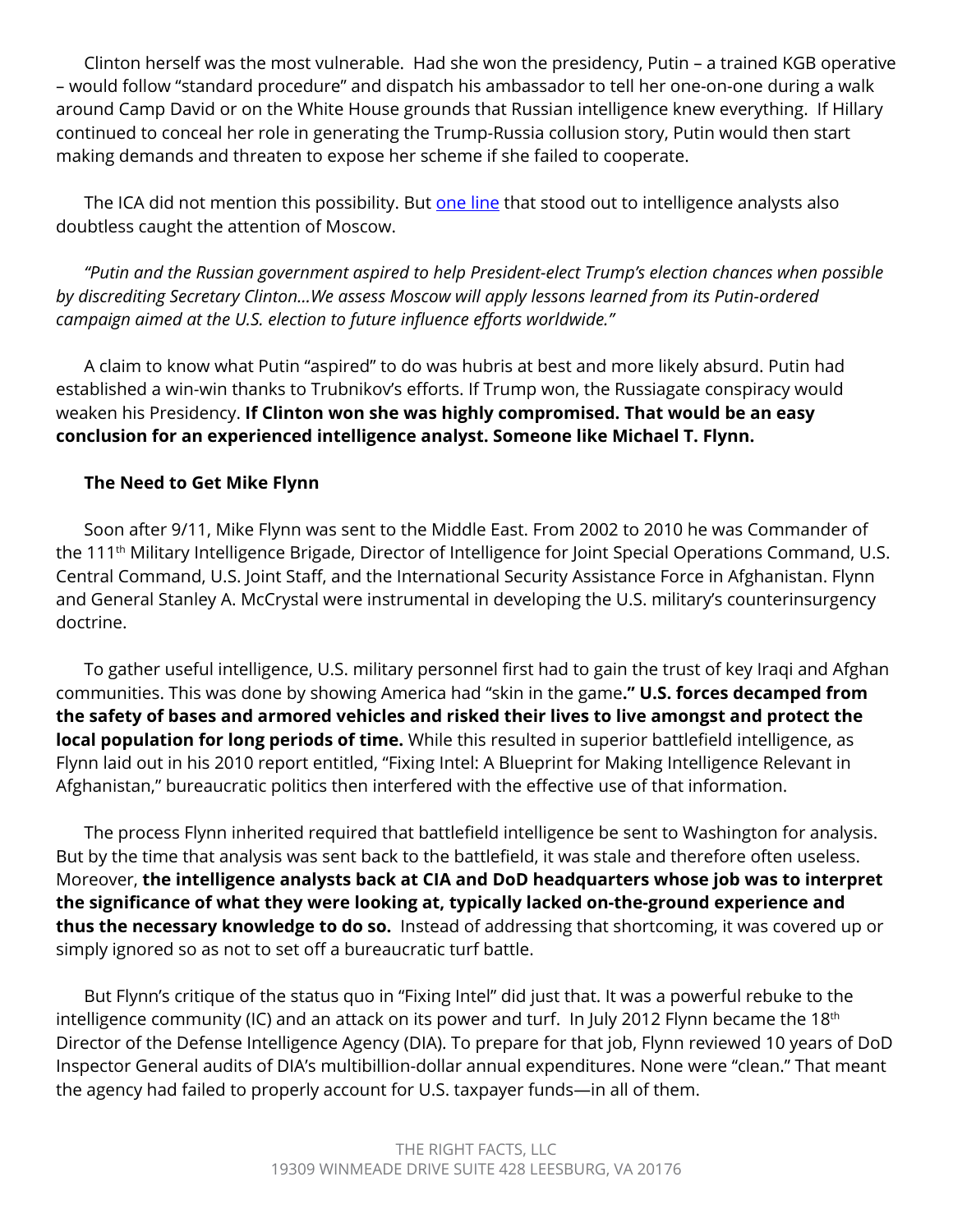Flynn then called in the DIA's head of procurement, who had been in the position for over a decade, to talk to him about it. That person told Flynn he had never met with the Director of DIA before, suggesting that Flynn's predecessors had never held the DIA's procurement department to account for its demonstrable mismanagement. Flynn reassigned him to a position at the National Intelligence University where he could do less harm.

He made his actions public in a speech on September 12<sup>th</sup> 2013.

*"Right now we are conducting DIA's first-ever full audit of the agency's capabilities, and I have launched a special Task Force that is laser-focused on examining and analyzing DIA's reliance on contracting to make sure we are spending our money as wisely as possible. I take the mandate to cut waste very seriously, and I also want to make sure we are putting our money into the right places where our attention will have to be focused on the various crossroads, and ultimately, strategic turns that we will have to negotiate in the future."* 

Flynn's whistleblowing was the equivalent of a declaration of war against a bureaucratic empire that had not been audited since 1975, following the Nixon Administration's Watergate scandal. **That speech, while [searchable](https://www.dia.mil/News/Speeches-and-Testimonies/Article-View/Article/567074/lt-gen-flynn-insa-ic-summit-remarks/) on the DIA website is now inaccessible.**

After becoming Deputy Secretary of Defense in 2014, Robert O. Work made his long-time business partner, Michael Vickers, Undersecretary of Defense for Intelligence. A career CIA operative, Vickers' role in sourcing the Afghan Mujahideen had been embellished in a [book](https://www.amazon.com/Charlie-Wilsons-War-Extraordinary-Congress/dp/0802143415) entitled "Charlie Wilson's War" that later got turned into a [movie](https://en.wikipedia.org/wiki/Charlie_Wilson%27s_War_(film)) starring Tom Hanks.

**Vickers's obsession with burnishing his image with Hollywood later resulted in the DoD Inspector General [recommending](https://www.grassley.senate.gov/news/news-releases/grassley-releases-report-inspector-generals-bungling-zero-dark-thirty) Vickers be criminally referred to the Department of Justice for "a hemorrhage of leaks" of classified information to the producers of the film Zero Dark Thirty.** 

This was inconvenient for the ambitious Vickers, who openly pined to become Director of National Intelligence in a prospective Clinton Administration. **Vickers hated Flynn, whose efforts to improve the processing of battlefield intelligence in theater while effectively cutting out Washington was a threat to what had become his bureaucratic turf as well as to his well burnished reputation.** 

When his friend DNI Clapper fired Flynn from the DIA, Vickers made sure he was in the room to watch Flynn's fall in triumph. As in the case of the others who had their relevant Inspectors General refer them for criminal action, the Justice Department did [nothing](https://www.grassley.senate.gov/news/news-releases/grassley-releases-report-inspector-generals-bungling-zero-dark-thirty).

Within weeks of Trump's inauguration and Flynn's installation as his national security adviser, Flynn would have easily accumulated the evidence on what Obama, Brennan and Comey had known by July 2016: It was Hillary Clinton herself who had cooked up the Trump-Russia conspiracy theory and Moscow knew all about it. Their response was to "flip accuse" and be the first mover. Phase one of the plan to neutralize Flynn began as soon as Trump won.

In Obama's first meeting with Trump on November 10<sup>th</sup>, two days after the 2016 presidential **election, he [warned](https://apnews.com/article/b7a8fa3fdb07444fa13474377295d087) his successor not to make Flynn his National Security Advisor.** Trump later told staff that he found it odd that this passing of the torch meeting got into personnel matters, and he rejected Obama's advice.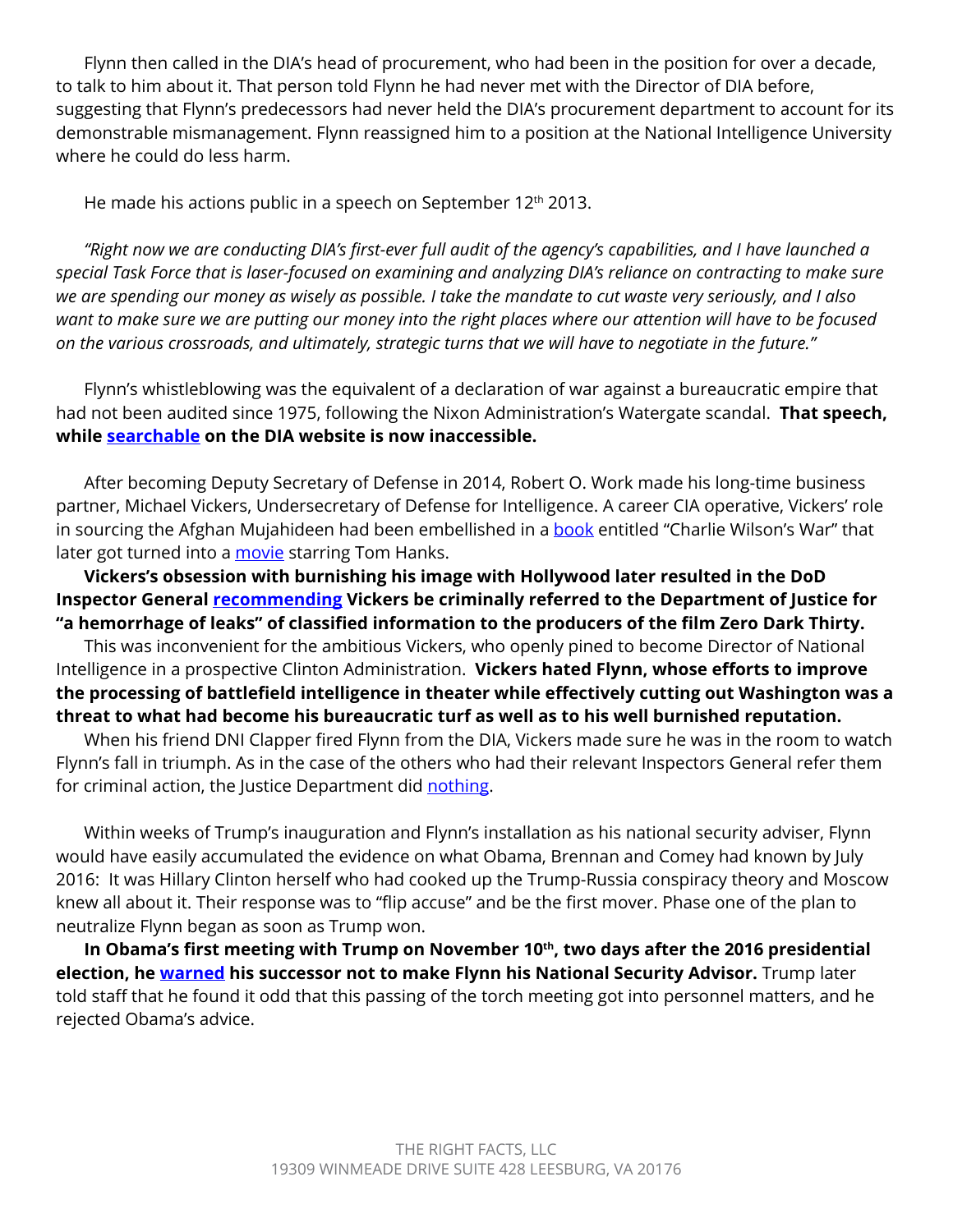One of the protections that government officials possess is the ability to block evidence from entering the public domain by turning the Freedom of Information Act (FOIA) on its head. Proceedings to clear materials can drag on almost indefinitely and when material is released it can be redacted almost at will. In the interim they can designate officials who are trying to make the materials public as "insider threats" to national security. This capacity grew after November 2012 when President Obama [launched](https://obamawhitehouse.archives.gov/the-press-office/2012/11/21/presidential-memorandum-national-insider-threat-policy-and-minimum-stand) his National Insider Threat Policy to go after "insiders who misuse their access and endanger our national security." **Sounds noble, but it allowed the folks at the top to suspend the security clearances of anyone posing a threat thus not only getting them fired but making them unemployable in their field.**

They used this on Flynn. On January 4, 2017, FBI investigators reported what Comey had known for some time. After scouring all FBI files for derogatory information on Flynn, none was found. The investigators recommended that the investigation of Flynn be shut down. But it wasn't. Comey, in a departure from normal practice, [directed](https://www.wsj.com/articles/the-fbis-flynn-outrage-11588288438) his subordinates for unspecified reasons to keep it open. "7<sup>th</sup> Floor involved," Peter Strzok texted his FBI lover Lisa Page. Strzok was the Chief of the Counterespionage Section and led the FBI's investigation into Hillary Clinton's use of a personal email server. **He also famously had texted Page that they needed to start an [investigation](https://www.wsj.com/articles/in-fbi-agents-account-insurance-policy-text-referred-to-russia-probe-1513624580) of Trump as an "insurance**  policy" and launched Crossfire Hurricane. With "the 7<sup>th</sup> Floor involved" he ordered that the Flynn investigation continue.

The following day Comey joined Obama, Biden, Brennan, Clapper, Yates, Rice and other members of the NSC staff in the Oval Office.When the meeting ended, Obama and Vice President Biden asked Comey and Yates to "stay behind." The [conversation](https://abcnews.go.com/Politics/spy-chief-begun-declassification-process-flynn-kislyak-calls/story?id=70837370) turned to ways to get rid of Flynn. As Sally Yates testified to Congress later, she was surprised to learn during that January 5<sup>th</sup> Oval Office meeting that Obama knew all about a routine phone call Flynn had had with Russian Ambassador Kislyak. Such things were "operational"—very down in the weeds for a President to know about independently. Rice [memorialized](https://www.politico.com/f/?id=00000172-2e48-d57a-ad7b-7e6f97060000) this meeting in a memo to herself written on her very last day in office. Something had to be said given that the meeting had taken place.

It appears then-Vice President Biden's **contribution** to the meeting was to get Flynn fired by charging him with a Logan Act violation. That obscure law from 1799 deems it illegal for civilians to interfere in U.S. foreign relations. Most legal scholars regarded the law as something between superannuated and unconstitutional. What is more, never in its 200+ year history had the law even been used to prosecute any U.S. citizen. Using it on the incoming U.S. National Security Advisor much less for his entirely proper and anodyne discussion with the Russian Ambassador, would not pass the laugh test. But the evidence of Biden's statement reinforces that the purpose of the January 5<sup>th</sup> meeting at the White House was to get Flynn fired.

In September 2017, Susan Rice [testified](https://www.foxnews.com/politics/intel-transcripts-obama-officials-no-empirical-evidence-trump-russia-collusion) before Congress that she had seen no evidence of TrumpRussia collusion. Nevertheless, about forty [different](https://www.grassley.senate.gov/imo/media/doc/2020-05-13%20ODNI%20to%20CEG%20RHJ%20(Unmasking).pdf) senior officials in the Obama Administration would make multiple unmasking requests of Flynn's identity from classified intercepts. Unmasking had been a very rare action until then. That massive and widespread focus on one person only happens when the order comes straight from someone at or near the top.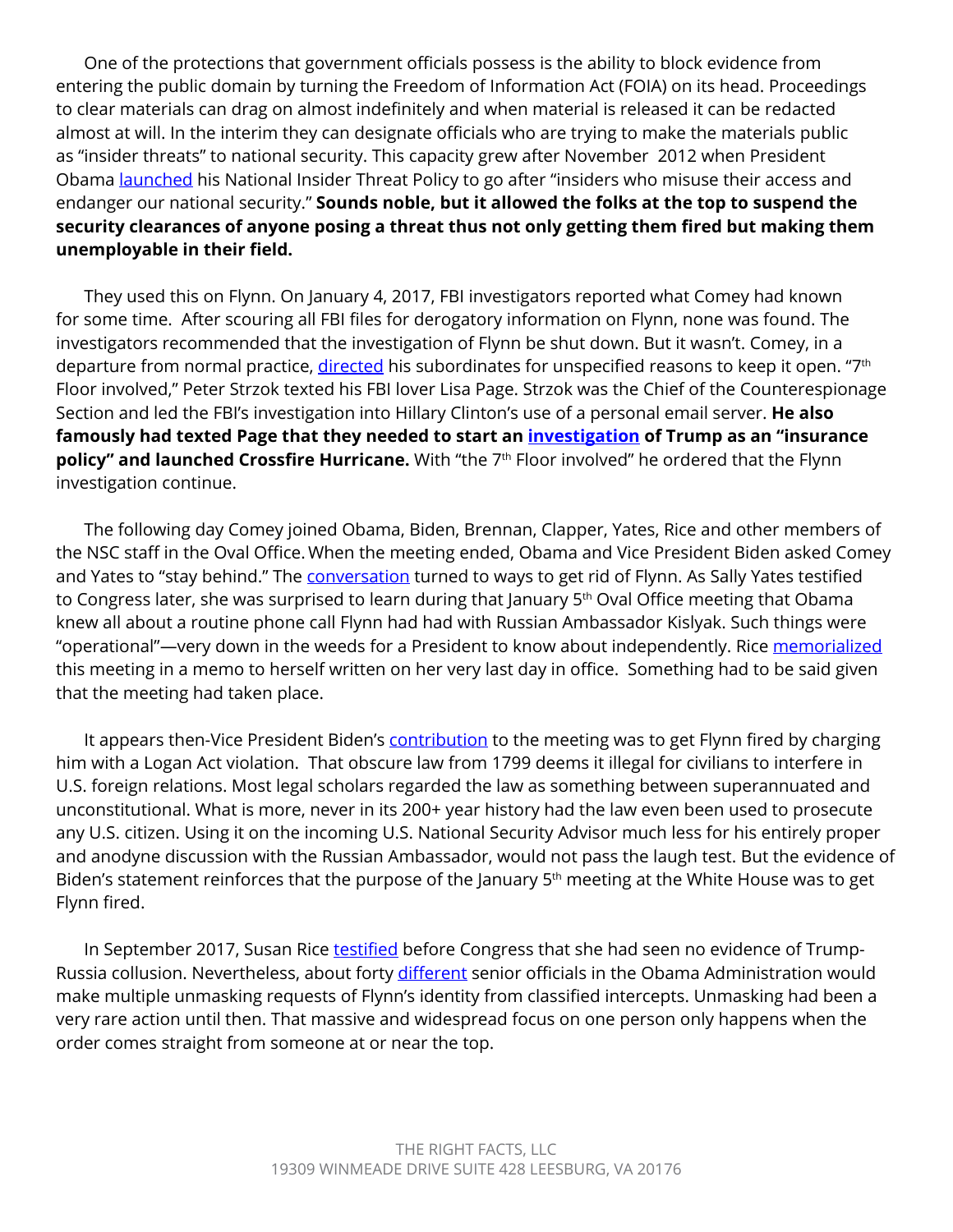One of the unmasking requests was by James Clapper. On January 7, 2017, Clapper [unmasked](https://www.grassley.senate.gov/imo/media/doc/2020-05-13%20ODNI%20to%20CEG%20RHJ%20(Unmasking).pdf) Flynn's NSA-intercepted call with Kislyak a third time. Three days later, on January 10<sup>th</sup>, Clapper ordered what he called the "kill shot" against Flynn. Despite several [reports](https://www.washingtonexaminer.com/news/pentagon-official-denies-ona-director-named-by-flynns-lawyer-is-leaker-to-washington-post), including by Flynn's attorney, that ONA's James H. Baker placed a disinformation sniper bullet between Flynn's eyes, Baker was [never](https://www.washingtonexaminer.com/news/pentagon-official-denies-ona-director-named-by-flynns-lawyer-is-leaker-to-washington-post) investigated.

But it was Baker's old "friend" David Ignatius of the *Washington Post* who [took](https://www.washingtonpost.com/opinions/why-did-obama-dawdle-on-russias-hacking/2017/01/12/75f878a0-d90c-11e6-9a36-1d296534b31e_story.html) the shot. Halper, Baker and Ignatius were old friends and shared a similar world view, especially in support of Obama's Iran deal. **The Ignatius [article](https://www.washingtonpost.com/opinions/why-did-obama-dawdle-on-russias-hacking/2017/01/12/75f878a0-d90c-11e6-9a36-1d296534b31e_story.html) mentioned Biden's suggestion that Flynn may have violated the 1799 Logan Act in his talk with Kislyak.**

The *Washington Examiner* later [suggested](https://www.washingtonexaminer.com/news/pentagon-official-denies-ona-director-named-by-flynns-lawyer-is-leaker-to-washington-post) that Ignatius was illegally tipped off about this highly classified information by Baker at the behest of his co-conspirator, Deputy Secretary of Defense Robert Work, who had hosted a meeting during which the IC briefed him on the matter.

#### **Brennan Tries to Establish That Flynn Was on a Treasonous Path**

Even before the meeting in the Oval, CIA Director Brennan had already set up a parallel track to get Flynn using none other than Stefan Halper, the man who had brought Trubnikov into the Dossier research. The FBI received a memo sourced to Halper [about](https://justthenews.com/sites/default/files/2021-02/Halper%20Source%20Documents_final.pdf) an alleged affair between Flynn and a Cambridge University academic named Svetlana Lokhova.

In Halper's telling, the tryst had taken place almost three years earlier. But, now **in early January 2017, it was of such pressing interest to Comey that, according to a December 2019 Department of Justice report, the FBI [offered](https://www.justice.gov/storage/120919-examination.pdf) to pay "significantly" for that report.**

The FBI's interest in this memo was particularly strange because, in April 2016, Flynn had [passed](https://justthenews.com/sites/default/files/2020-04/FBIFlynnCaseCloseMemo.pdf) a rigorous background check that renewed his Top Secret/SCI security clearance. If he had had an affair with a foreigner, especially someone born in Russia specializing in that country's intelligence services, Flynn would not have passed that background check.

What Brennan needed from Halper was three data points to reveal that Flynn had ventured on a "[treasonous path](https://www.washingtonpost.com/opinions/why-did-obama-dawdle-on-russias-hacking/2017/01/12/75f878a0-d90c-11e6-9a36-1d296534b31e_story.html)." Halper knew that for his FBI handlers, the number three was sufficient to generate a pattern. The tryst was going to be one of the three.

**For the first data point, Halper reached back nearly four years to an [official trip](https://www.defenseone.com/ideas/2016/02/death-gru-commander/125567/) that DIA Director Flynn had taken to Moscow in July 2013.** This was no voluntary junket. He was ordered by Obama to Moscow as part of an investigation of foreign involvement in the Boston Marathon bombing. Flynn met with Igor Sergun, chief of Russian military intelligence (GRU). Sergun had served in Chechnya and was considered one of the world's leading experts on Islamist warfare.

The counterinsurgency tactics Flynn had used to great success in Afghanistan resembled Sergun's in a critical way: Both relied on tribal elders to control the younger and more violent generation and cooperate with an outside power to keep the peace.

**Nothing about the Obama-directed trip was improper and Flynn's TS/SCI security clearance was renewed several times thereafter without a hitch.** Nevertheless, in 2016, Halper submitted a new report on Flynn to the FBI alleging that Flynn had suspicious links to the GRU and that Moscow pegged him as a "very influential" "rising star" worthy of cultivation.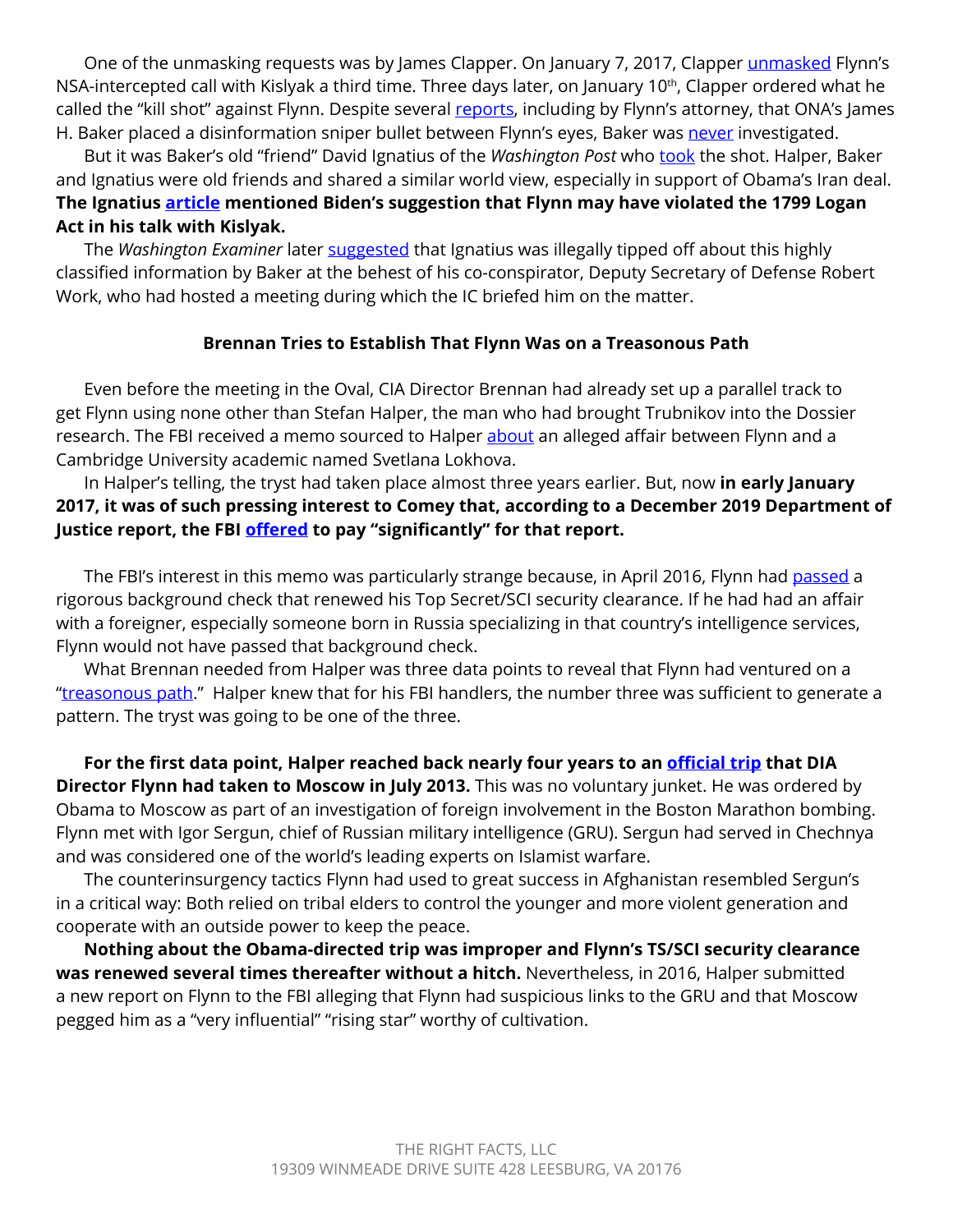After leaving the U.S. Government, on December 10, 2015, **Flynn had [given](https://www.reuters.com/article/us-russia-usa-putin/putins-dinner-with-michael-flynn-i-didnt-even-really-talk-to-him-idUSKBN18V0XZ) a paid speech in Moscow and been a guest of the Russian government-owned media outlet "Russia Today."** His Russian hosts seated Putin next to him at dinner. Because the DIA was using that trip for a purpose that remains nonpublic, Flynn was given a DIA defensive or protective pre-briefing, and had been de-briefed by DIA upon his return.

At his de-brief he [passed](https://www.grassley.senate.gov/news/news-releases/grassley-calls-sunlight-flynn-case-justice-dept-shares-new-exculpatory-material) on to his DIA handlers Russian information via a computer file. Like his trip to Moscow to investigate the Boston Marathon bombing, in April 2016 – less than a year after Flynn's 2015 trip to Moscow – he sailed through the renewal of his TS/SCI security clearance. **Halper used that trip for his second data point to support Brennan's "treasonous path" narrative about Flynn.**

**For the third "treasonous" data point Halper reached back in time to a sumptuous candlelit dinner in February 2014 at Cambridge University** hosted by Christopher Andrew and Sir Richard Dearlove, the former head of MI6 and the then Master of Pembroke College. Dearlove pulled out all the stops to butter up the guest of honor, then DIA Director Flynn.

The college broke out its best crystal, silver and linens, and menus on thick cotton-infused paper with the Pembroke coat-of-arms were printed and edged in gold. The dinner was held in the college's most prestigious and ancient oak-paneled dining room. To woo DIA funding, Halper invited personnel stationed at RAF airbase Molesworth, to earn Cambridge University degrees under Halper's direction. **The purpose of the dinner was to convince Flynn to use U.S. taxpayer funds to bankroll the Cambridge Intelligence Seminar (CIS), just as Russian oligarchs were then doing.** 

No DIA Director goes anywhere without security pre-planning, especially in a country known as a hotbed for Russian espionage. Long-time DIA officer Dan O'Brien and an armed security officer accompanied Flynn to the dinner.

At an appointed hour of the evening, Flynn was spirited off with his official detail to a guarded location for the night. Like all attendees at the dinner, the young, attractive blonde scholar Svetlana Lokhova, the only female there, had been pre-vetted by DIA months before. Born in Russia, Lokhova had emigrated to Britain to attend university. She earned undergraduate and graduate degrees at Cambridge and distinguished herself as a researcher and critically acclaimed author of early Soviet espionage. By the time of the dinner, she was a British citizen. Lokhova's mentor was Halper's CIS co-founder, Christopher Andrew.

Halper had skipped the dinner in Pembroke College, so lacked first-hand knowledge of any meeting between Flynn and Lokhova. **To establish the bogus "contact" paper trail that his FBI handlers may ask him for, Halper coaxed Christopher Andrew into luring his former student back to Cambridge and into a trap. Andrew readily complied.**

In addition to leveraging their inherent coercive power over Lokhova, these two men dangled the possibility that Andrew would co-author a book with his long-time protégé, and Halper would promote it in the United States.

The FBI had prepared Halper for the meeting, giving him a "wire." This apparently was what FBI lawyer Lisa Page meant when she [texted](https://dailycaller.com/2018/12/20/fbi-counterintelligence-trump/) her FBI lover Strzok in December 2015: "You get all our oconus lures approved?" "Oconus" stands for "outside the continental United States."

A "lure" is the counterintelligence term for a double agent operation. By "approved," she meant by the Foreign Intelligence Surveillance Court. **All Halper needed to do was make "contact" with Lokhova, then turn the conversation to whether she slept with Flynn.**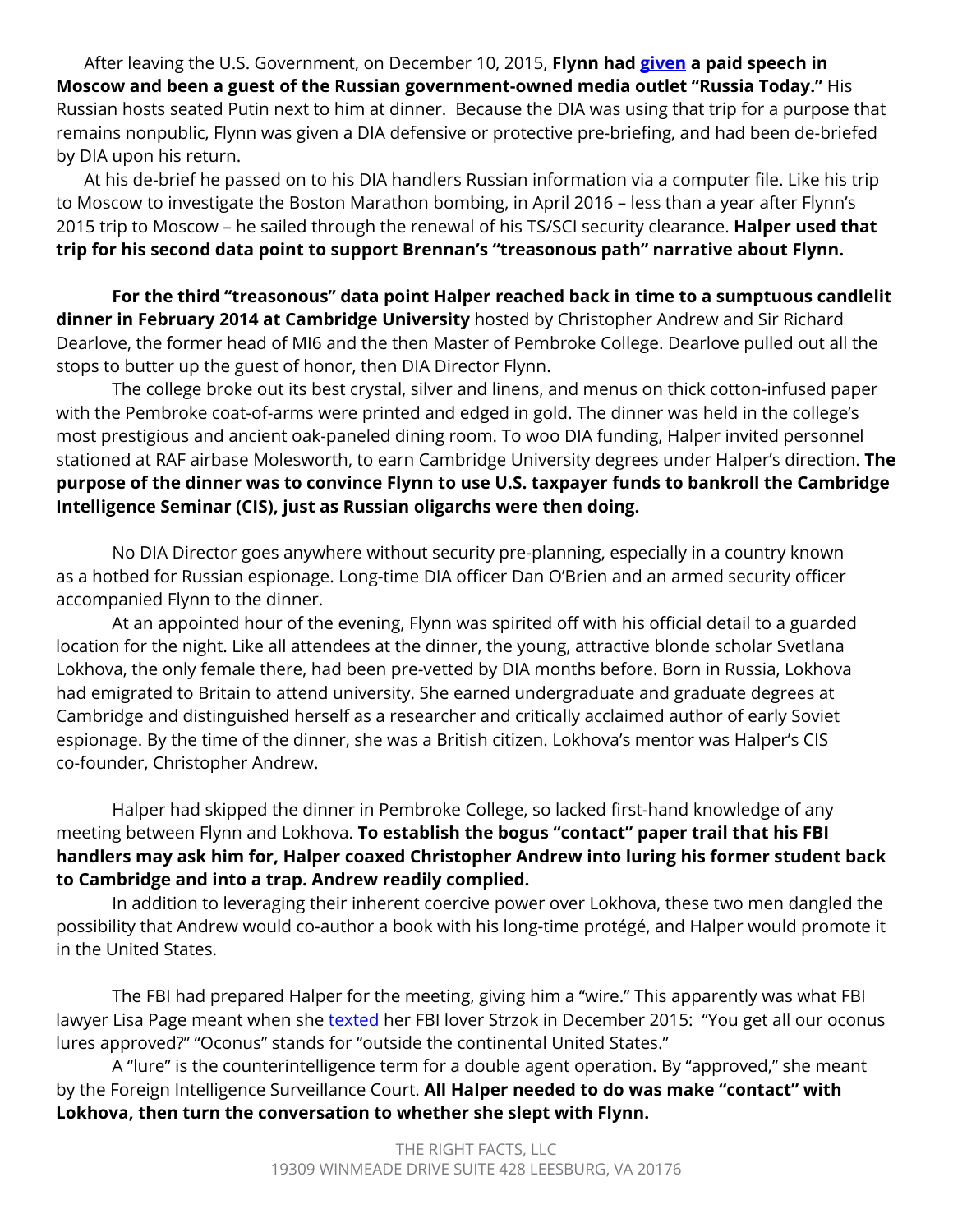When Andrew called Lokhova on January 12, 2016 to invite her to dinner at Halper's home the following month, she declined. On hearing her mentor's voice, a man she had known for 20 years, Lokhova smelled a rat. He aggressively insisted she attend. Recall that Lokhova was quite familiar with spy craft.

The dinner never happened and Halper's trip to England to ambush Lokhova—paid for by U.S. taxpayers thanks to Baker, May, and the ONA budget—was all for naught. Nevertheless, nine months later, Steele passed to FBI official Strzok information on the fake Flynn-Lokhova affair in October 2016, one month before the presidential election.

Six days after Flynn resigned as National Security Advisor, Christopher Andrew authored an article titled "Impulsive General Misha shoots himself in the foot" that [ran](https://www.thetimes.co.uk/article/impulsive-general-misha-shoots-himself-in-the-foot-l7gfpbghr) in the U.K.'s *Sunday Times* on February 19, 2017.

Just as Comey, Brennan and Clapper had ensured the Steele Dossier would be normalized by becoming a part of Obama's 2017 Intelligence Community Assessment, Andrew launched the narrative, to be repeated and embellished in the press for years, that Lokhova was a Russian spy who had seduced Flynn for Putin. **Andrew's revenge was not just on Flynn, but on Lokhova, who by refusing to come to dinner had blown up his caper.**

Before the publication of Andrew's article, Lokhova's sterling credentials and publications all but assured her a comfortable professoriate at a university and a quiet life to raise a family. After Andrew's *Sunday Times* story she became unemployable, was stalked, and received death threats.

*"He needed an innocuous social event to place Flynn in a room with a woman who was ethnically Russian. I was unlucky he picked me,"* [recounted](https://dailycaller.com/2019/04/04/cambridge-halper-flynn-spygate/) Lokhova.

Brennan's testimony before the U.S. Congress was scheduled to fall on the heels of Andrew's *Sunday Times* article, but that got pushed back. It didn't matter. On May 23, 2017 he [testified](http://edition.cnn.com/TRANSCRIPTS/1705/24/nday.05.html) before the House Permanent Select Committee on Intelligence.

*"Often, individuals who go along a treasonous path do not even realize they're along that path until it gets to be a bit too late...Russian agencies routinely seek to gather compromising information, or 'kompromat,' to coerce treason from U.S. officials who do not even realize they are on that path until it gets too late."* 

To make sure everyone knew precisely whom Brennan was talking about, Ignatius's *Post* quickly clarified that he meant Flynn.

The \$40 million taxpayer-funded Mueller Investigation had the effect of buying time for the caper. It allowed an endless stream of leaks to friendly reporters that kept any potential threat at bay.

After nearly three years of leaving no stone unturned on the Trump campaign, Mueller [reported](https://www.nytimes.com/interactive/2019/04/18/us/politics/mueller-report-document.html) that his team "did not identify evidence ... of coordination between the [Trump] Campaign and the Russian government." "Russian government officials and prominent Russian businessmen," Mueller reported, "began trying to make inroads into the new administration" after the 2016 election. **Contrary to the Russiagate narrative, Russian officials "appeared not to have preexisting contacts and struggled to connect with senior officials around the President-Elect."**

None of that helped Flynn or Lokhova.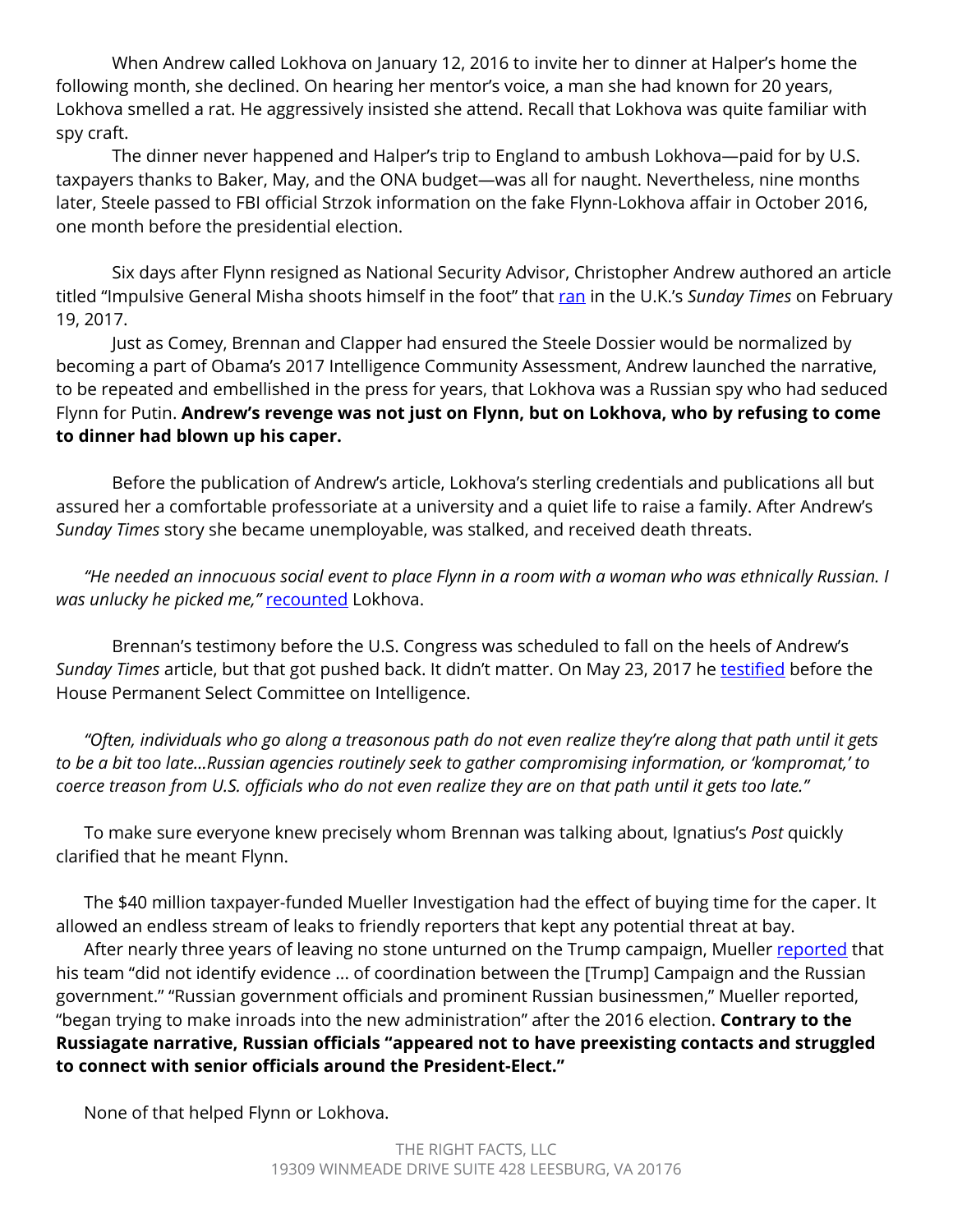## **A Russian Perspective**

In the early years of the Cold War, George Kennan had **observed** that for Moscow, "it is necessary that the internal harmony of our society be disrupted, our traditional way of life be destroyed, [and] the international authority of our state to be broken."

In the Cold War, as [described](https://www.amazon.com/gp/product/0062889419?ie=UTF8&tag=thewaspos09-20&camp=1789&linkCode=xm2&creativeASIN=0062889419) in 2013 by Russian Chief of the General Staff, General Valery Gerasimov, "deep-cover illegals" were used for channeling disinformation to where it could do the most harm. Moscow's doctrine of "indirect action" sought to plunge the U.S. into "a vortex of chaos, humanitarian catastrophe, or even civil war."

Four years later, Moscow reiterated publicly their strategy to subvert America from within, for anyone in the U.S. who cared to listen. "By inserting disinformation in publications, advocating extremist ideas, inciting racist and xenophobic flash mobs," said Russian General Igor Dylevsky on Russia's cyberwarfare strategy, "it is possible to 'heat up' the situation in any country, all the way up to the point of a social unrest."

Dylevsky concluded his address, to the Sixth Moscow Conference on International Security, by announcing that Russia's information weaponry could "destabilize any society and dismantle any government."

To toast his stunning victory of dividing and conquering American democracy from within, the man Putin called "the Michelangelo of spy craft" ordered champagne. An artist by temperament, Trubnikov chose to [regale](https://www.ypradio.org/2017-06-09/russia-meddled-in-u-s-election-comey-says-during-senate-testimony) his U.S. National Public Radio interviewer with his own impersonation of Captain Renault in *Casablanca*. As the stage set for his Grand Finale in service to the Kremlin, Trubnikov chose Moscow's sumptuous Metropole Hotel during the month of June, 2017.

"**TRUBNIKOV**: To be frank, I never expected that American society would be so deeply split. I never expected this. I considered this society more solid.

**NPR**: You mentioned a split in American society and how surprising you find it. The fear in the United States is that Russia has also identified these divisions and is working to worsen them, to spread confusion, to make American democracy look bad. Is that true, do you think?

**TRUBNIKOV**: What for? In what sense Russia—what Russia gets from [a] split American society?

**NPR**: If you weaken your adversary, that can work to your advantage.

**TRUBNIKOV**: It is absolutely incorrect. It reminds me of very old anecdote about two neighbors. One neighbor has two cows and his neighbor has only one cow. So the neighbor who has one cow does not think in terms to have another one, but that one cow of neighbor would die. This is perverted logic which exists, unfortunately. But be absolutely sure today's Russia, at least the bulk of politicians here, do not think in such terms.

**NPR**: You don't believe that a weakened America is to Russia's advantage?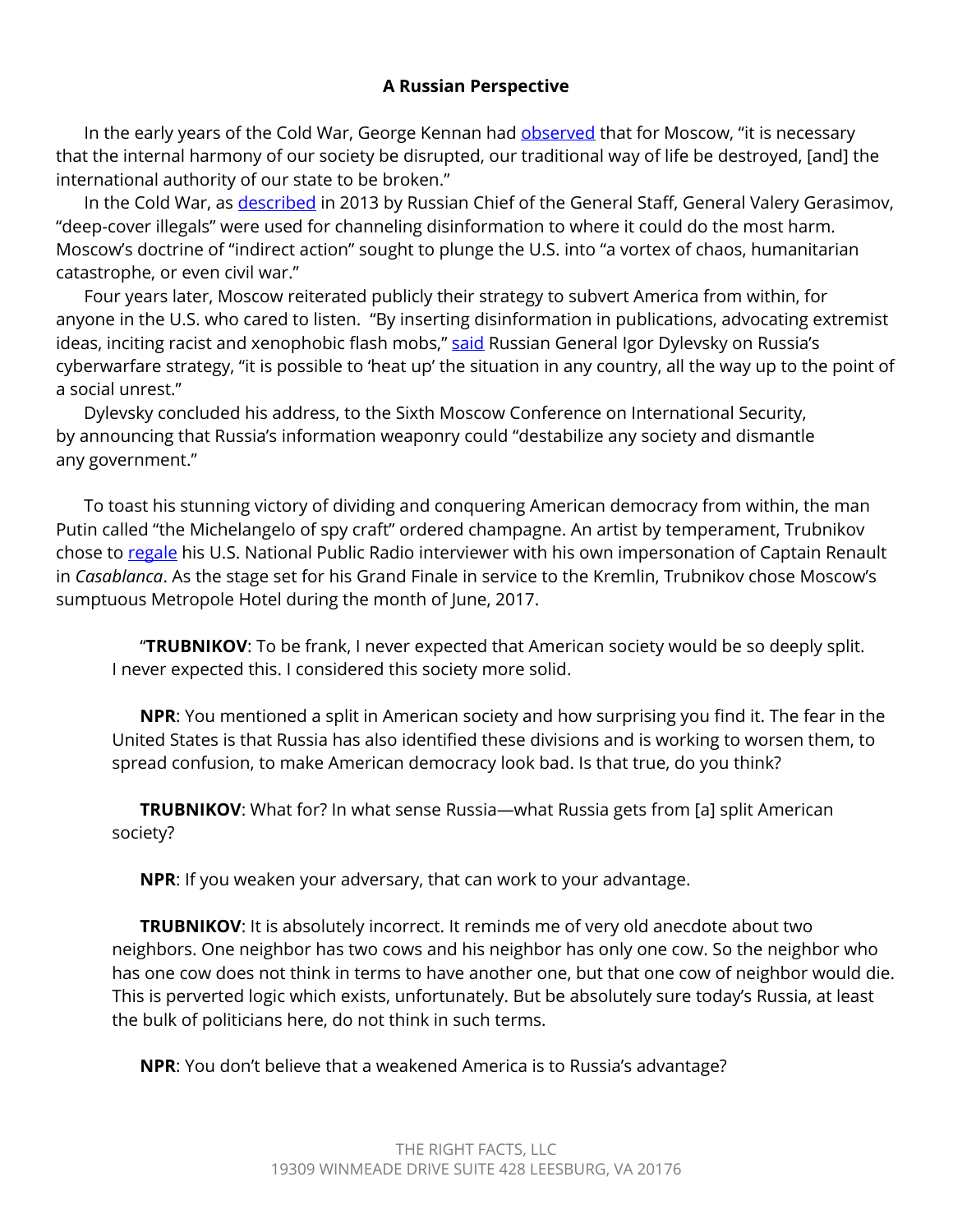**TRUBNIKOV**: To have a weak partner does not mean that you become stronger.

**NPR**: Former Russian spymaster Vyacheslav Trubnikov. Although ask any CIA guy, they'll tell you there's no former KGB."

### **Russiagate and the Afghanistan Debacle**

The Office of Net Assessment which May and Baker took over in the Obama years was not just any office. "Net assessments" are comparative analyses of the U.S. long-term strategic competition between America and her adversaries.

More importantly, net assessments are the precursors to strategies i.e., without a net assessment one has no context in which to craft and execute long-term military strategy. **This mission is so critical that ONA is required by statute to produce at least one Top Secret net assessment a year.** 

In 2018, asked under oath if he had completed any net assessments in the nearly four years he had by then led ONA, Baker responded "No." Baker justified his lack of producing net assessments by arguing that the U.S. did not need a grand strategy to compete against America's adversaries:

*"My present duties are to be diagnostic, not prescriptive, in service to the Secretary. As a strategist, however, I feel compelled to offer one proposal. It is possible that muddling through, defending present commitments, holding to the status quo…that this maintenance mindset may be sufficient."* 

In early 2019, Senator Grassley [complained](https://www.grassley.senate.gov/imo/media/doc/%5bUntitled%5d.pdf) that an investigation he ordered into ONA's use of Stephan Halper and General Trubnikov was just "getting kicked around the OIG bureaucracy instead of being subjected to aggressive, hard hitting oversight." He thought this because no one in the DoD Office of the Inspector General had even bothered to examine ONA's contracts with Halper, and without looking at them concluded that there was no issue. "How did OIG make judgements about contracts without ever looking at them?" Grassley [asked](https://www.grassley.senate.gov/imo/media/doc/%5bUntitled%5d.pdf) Obama appointee and "Acting" DoD IG Glenn Fine, on January 16, 2019.

In 2020, Senator Grassley turned his attention to Baker himself. He asked Baker why he had violated ONA's statutory duty by producing no net assessments. **Instead of fessing up to his dereliction of duty and correcting the problem, Baker got Trump's Deputy Secretary of Defense David Norquist to [sign](https://www.esd.whs.mil/Portals/54/Documents/DD/issuances/dodd/511111p.pdf) a new directive, on April 14, 2020, [removing](https://www.grassley.senate.gov/news/news-releases/grassley-case-waste-fraud-and-abuse-office-net-assessment) the word "shall" from ONA's requirement to produce net assessments**.

Grassley was so upset that he went onto the Senate floor on July 2, 2020, and in a dramatic 7-1/2 minute speech [asked](https://www.grassley.senate.gov/news/news-releases/grassley-case-waste-fraud-and-abuse-office-net-assessment) "what planet does the Office of Net Assessment live on?" Despite this incredible callout the directive removing ONA's requirement to perform net assessments [stands](https://www.grassley.senate.gov/news/news-releases/grassley-pushes-dod-watchdog-dig-deeper-its-review-office-net-assessment) to this day. But Baker was just getting started in bamboozling the U.S. Senate.

Despite nearly half a decade of news articles – starting in August 2016 – on Baker's refusal to conduct net assessments, **Baker remains on the job at ONA** -- an office created in the wake of Vietnam to make sure the U.S. never entered another conflict without a comprehensive strategy -as the Pentagon's highest level strategist. This meant America was flying blind strategically, in both our wars (Afghanistan and Iraq) and our strategic competitions (Russia, China, Iran). "Muddling through" as Baker calls it approvingly.